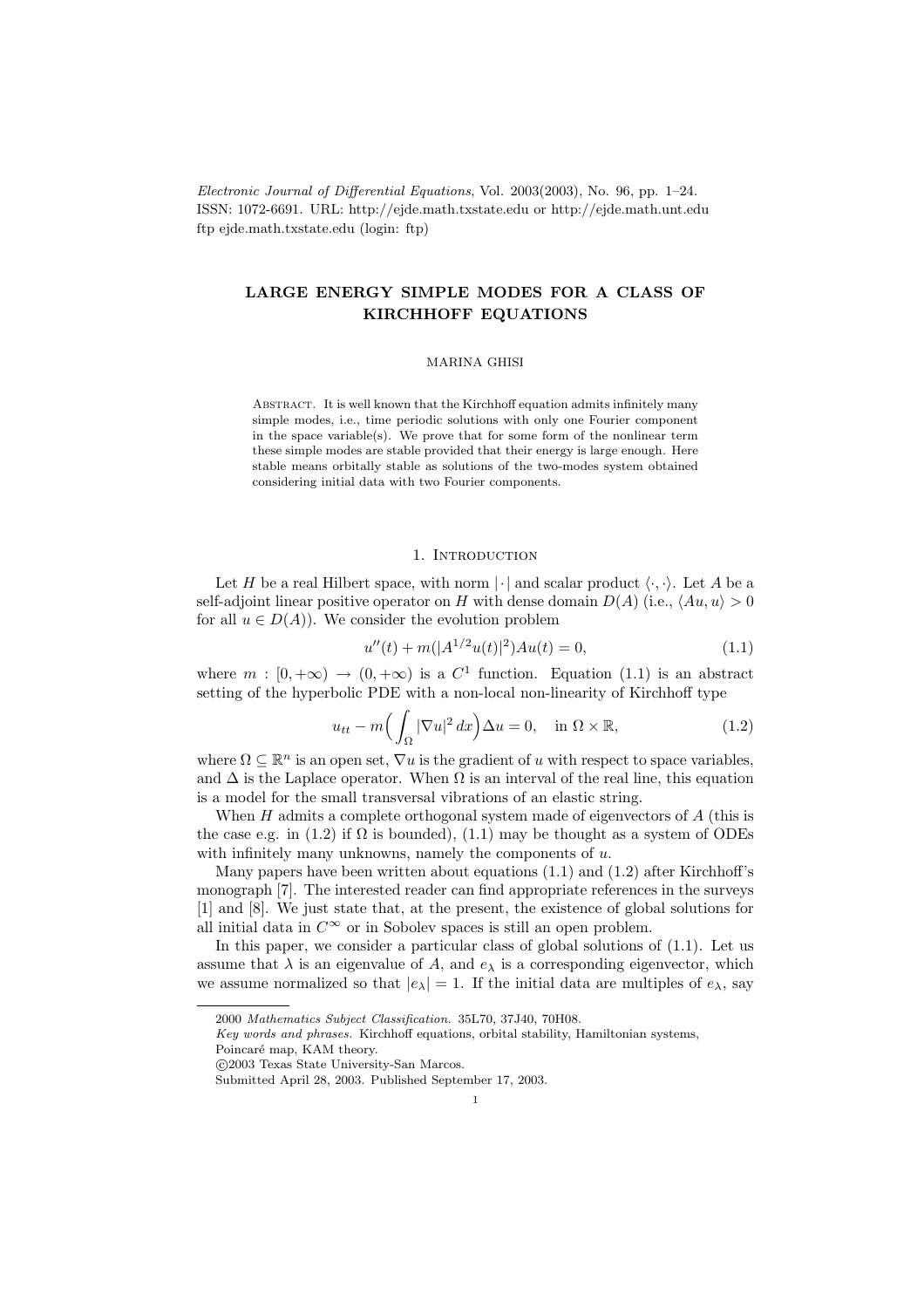## 2 MARINA GHISI EJDE–2003/96

 $u(0) = w_0 e_\lambda, u'(0) = w_1 e_\lambda$ , then the solution of (1.1) remains a multiple of  $e_\lambda$  for every  $t \in \mathbb{R}$ ; i.e., we have that  $u(t) = w(t)e_{\lambda}$ , where  $w(t)$  is the solution of the ODE

$$
w''(t) + \lambda m(\lambda w^2(t))w(t) = 0, \quad w(0) = w_0, \quad w'(0) = w_1.
$$

Such solutions are called *simple modes* of equation (1.1), and are known to be time periodic under very general assumptions on m.

In this paper, we are interested to stability of high energy simple modes for particular choices of m. This program is too optimist since stability problems are often hard already for systems with 3 unknowns, and we have seen that (1.1) has infinitely many degrees of freedom. For this reason we limit ourselves to consider the two-mode system

$$
w''(t) + \lambda m(\lambda w^{2}(t) + \mu z^{2}(t))w(t) = 0,
$$
  
\n
$$
z''(t) + \mu m(\lambda w^{2}(t) + \mu z^{2}(t))z(t) = 0,
$$
\n(1.3)

where  $\mu \neq \lambda$  is another eigenvalue of A, corresponding to an eigenvector  $e_{\mu}$  such that  $|e_{\mu}| = 1$ , and  $u(t) = w(t)e_{\lambda} + z(t)e_{\mu}$ . It is clear that simple modes are particular solutions of this system, corresponding to initial data with  $z(0) = z'(0) = 0$ . What we actually study is the stability of simple modes as solutions of (1.3).

To simplify the notation, let us set

$$
\nu := \frac{\mu}{\lambda}, \quad u(t) := \sqrt{\lambda} w\left(\frac{t}{\sqrt{\lambda}}\right), \quad v(t) := \sqrt{\mu} z\left(\frac{t}{\sqrt{\lambda}}\right),
$$

so that (1.3) is equivalent to

$$
u''(t) + m(u^{2}(t) + v^{2}(t))u(t) = 0,
$$
  
\n
$$
v''(t) + \nu m(u^{2}(t) + v^{2}(t))v(t) = 0.
$$
\n(1.4)

This system (as well as  $(1.3)$  and  $(1.1)$ ) are Hamiltonian, with conserved energy

$$
H(u, u', v, v') := \frac{1}{2} \Big\{ [u']^2 + \frac{[v']^2}{\nu} + M(u^2 + v^2) \Big\},\tag{1.5}
$$

where  $M(r) = \int_0^r m(s) ds$ . As far as we know, stability of simple modes was studied in at least four papers (see section 2.2.1 for precise definitions).

- Dickey [3] proved that simple modes are *linearly stable* provided that their energy is small enough. Roughly speaking, linearly stable means that  $v(t) \equiv 0$  is a stable solution for the linearization of the second equation in (1.4).
- In [4] it was proved that simple modes as solutions of  $(1.3)$  are *orbitally sta*ble provided that their energy is *small* enough. Roughly speaking, orbitally stable means that every solution  $(u(t), v(t))$  of system (1.4) with initial data near  $(u_0, u_1, 0, 0)$  remains close to the periodic orbit of the simple mode for every  $t \in \mathbb{R}$ .
- Cazenave and Weissler [2] assumed that there exists  $\alpha > 0$  such that

$$
\lim_{\sigma \to +\infty} \frac{m(\sigma r)}{m(\sigma)} = r^{\alpha},
$$

uniformly on bounded intervals (e. g.  $m(r) = 1 + r^{\alpha}$ ). They showed that if

$$
\nu \in \bigcup_{m \in \mathbb{N}} ((m+1)((\alpha+1)m+1), (m+1)((\alpha+1)m+1+2\alpha)),
$$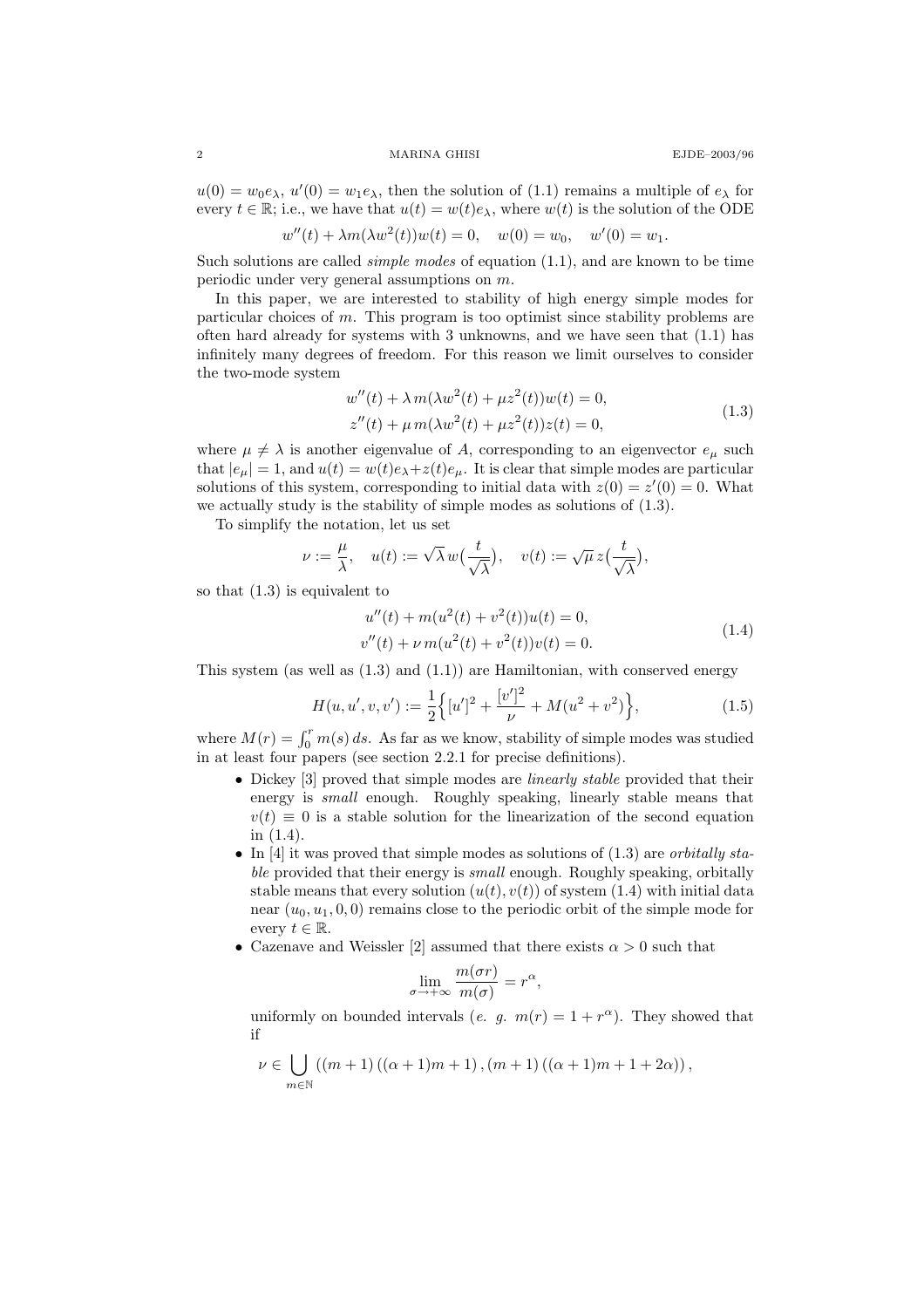then every simple mode of (1.4) with large enough energy is unstable. If  $\alpha = 1$ , and  $\Omega$  is an interval of the real line, this result implies the instability of every simple mode of (1.2) with large enough energy.

• In [5] it was proved that if m is nondecreasing and for every  $r \in [0,1)$  one has

$$
\lim_{\sigma \to +\infty} \frac{m(\sigma r)}{m(\sigma)} = 0,
$$

then every simple mode of (1.1) with large enough energy is unstable.

**Remark 1.1.** Let  $m > 0$  be a continuous function such that for all  $r \in (0, 1)$  there exists

$$
\lim_{\sigma \to +\infty} \frac{m(\sigma r)}{m(\sigma)}.
$$

Since this limit is a multiplicative function, then there are only three possibilities:

- The limit is  $r^{\alpha}$  for some  $\alpha > 0$ .
- The limit is 0 for every  $r \in (0,1)$ .
- The limit is 1 for every  $r \in (0,1)$ .

In [2] and in [5], the first two cases were treated (and proved instability). Here we treat the third case and prove orbital stability. Our main result is the following.

**Theorem 1.2.** Let  $\nu \neq 1$  be a positive real number. Let  $m : [0, +\infty) \to (0, +\infty)$ be a smooth function with  $m'(x) > 0$  for all  $x > 0$  such that

(H1) There exists a constant c such that, for every real  $k > 0$ ,  $\sup_{y \in (0,1)} \frac{ym'(ky)}{m'(k)} \leq$  $\mathfrak{c}$ 

(H2) For every  $y \in (0,1)$   $\lim_{k \to +\infty} \frac{m'(ky)}{m'(k)} = \frac{1}{y}$ .

Then there exists  $k_0 > 0$  such that, if  $H(u_0, u_1, 0, 0) > k_0$ , then the simple mode of  $(1.4)$  with  $u(0) = u_0$ ,  $u'(0) = u_1$  is orbitally stable.

Let us remark that any function with  $m' > 0$  such that  $xm'(x) \to l > 0$  as  $x \to +\infty$  (e. g.  $\log(2+x^2)$ ) satisfies (H1) - (H2).

We conclude with a few comments on Theorem 1.2.

- Since there exists  $\lim_{r\to+\infty} m(r)$ , by (H2) we get  $\lim_{k\to+\infty} m(ky)/m(k) = 1$ for every  $y > 0$ .
- Assumption  $m'(x) > 0$  for all  $x > 0$  is not essential but this would only complicate proofs without introducing new ideas.
- $\bullet$  To prove orbital stability we use KAM theory to Poincaré map (see section 2.2). Smoothness of  $m$  is used only to give the smoothness required by KAM theory. To this end,  $m \in C^5$  is enough.
- Since (1.4) is reversible (if  $(u(t), v(t))$  is any solution, then  $(u(-t), v(-t))$ is another solution), then a consequence of Theorem 1.2 is the following: "if the energy of a two-mode solution of  $(1.4)$  is large enough, then it is not possible that asymptotically all this energy is absorbed by one of the two components".

This paper is organized as follows: in section 2 we rescal the problem and give preliminaries on stability and Poincar´e map; in section 3 we state our results; in section 4 we give the proofs. Section 4 is divided in four parts: in the first two parts we prove all we need about function m and simple mode; in the third part we get the proof of Theorem 3.2 and in the last one we prove Theorem 3.3.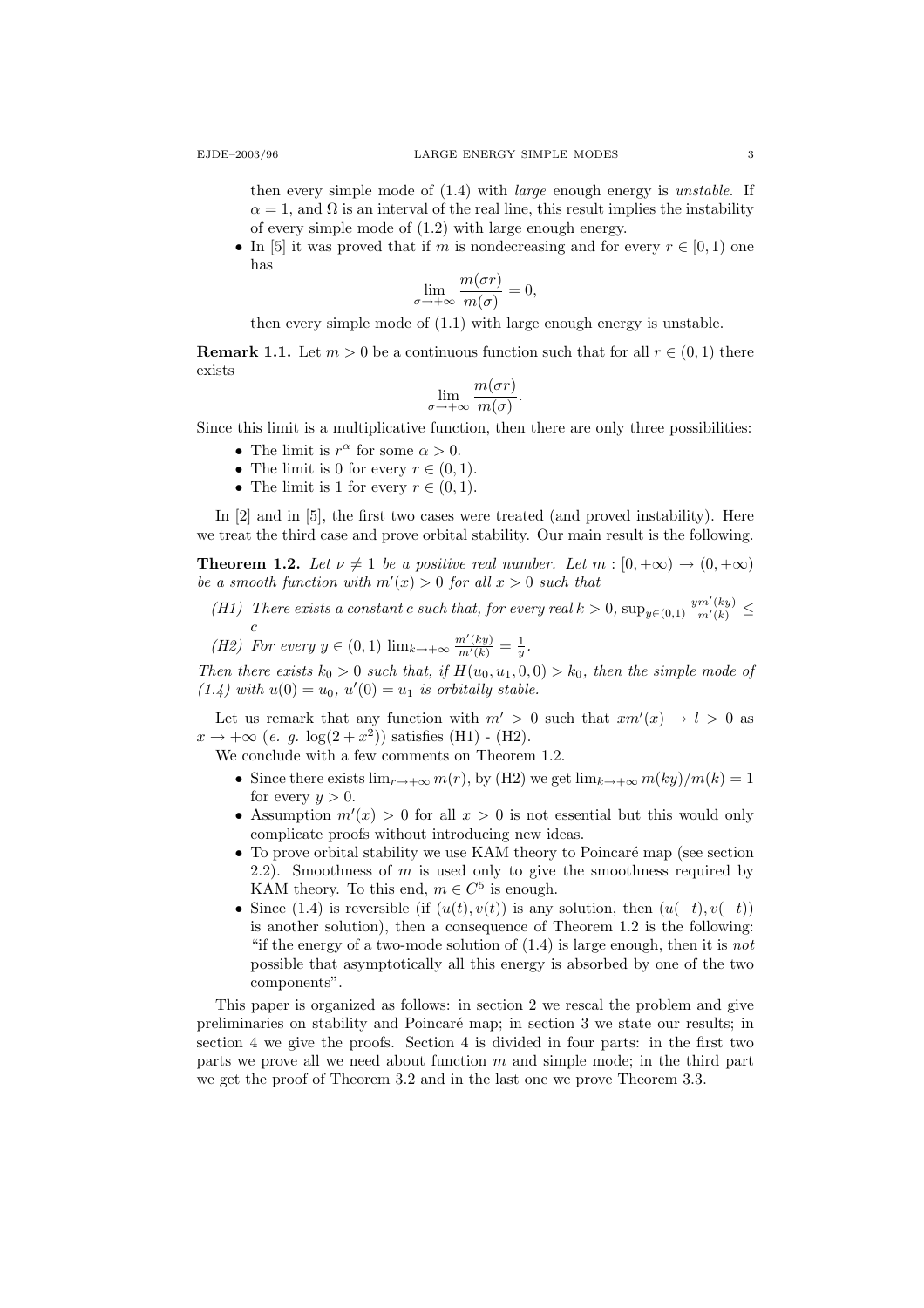### 4 MARINA GHISI EJDE–2003/96

#### 2. Preliminaries

2.1. Rescaling. In this section we rescale the solutions of (1.4) and find an equivalent system, in which is simpler to work. Given  $k > 0$ , let us consider the simple mode  $\overline{u}_k$  of system (1.4) which solves

$$
\overline{u}_k''(t) + m(\overline{u}_k^2(t))\overline{u}_k(t) = 0, \quad \overline{u}_k(0) = k, \quad \overline{u}_k'(0) = 0.
$$
 (2.1)

We recall that  $\overline{u}_k$  is a periodic function, and so we can assume  $\overline{u}_k(0) > 0$  and  $\overline{u}'_k(0) = 0$  without loss of generality. Moreover assuming that k is large is equivalent to assuming that the energy of  $\overline{u}_k$  is large.

Let  $\tau_k$  be the period of  $\overline{u}_k$ . Applying conservation low (1.5) it is easy to see that

$$
\tau_k = 4 \int_0^k \frac{1}{\sqrt{M(k^2) - M(y^2)}} dy = 4k \int_0^1 \frac{1}{\sqrt{M(k^2) - M(k^2 y^2)}} dy. \tag{2.2}
$$

Now let  $(u_k, v_k)$  be the solution of (1.4) with initial data  $u_k(0) = a_1 k$ ,  $u'_k(0) = b_1 k$ ,  $v_k(0) = x_1, v'_k(0) = y_1.$  Setting

$$
w_k(t) = \frac{u_k(\tau_k t)}{k}, \quad z_k(t) = v_k(\tau_k t),
$$

it turns out that  $(w_k, z_k)$  is the solution of

$$
w_k''(t) + \tau_k^2 m(k^2 w_k^2(t) + z_k^2(t))w_k(t) = 0, \quad w_k(0) = a, \quad w'_k(0) = b
$$
  
\n
$$
z_k''(t) + \nu \tau_k^2 m(k^2 w_k^2(t) + z_k^2(t))z_k(t) = 0, \quad z_k(0) = x, \quad z'_k(0) = y
$$
\n(2.3)

where  $a = a_1$ ,  $b = \tau_k b_1$ ,  $x = x_1$  and  $y = \tau_k y_1$ . In the sequel we study the stability of simple modes of (2.3). Indeed following result holds, whose simple proof is omitted (see also Definition 2.2 below).

**Theorem 2.1.** Let  $k > 0$  be fixed and let  $\overline{u_k}$  be defined in (2.1). If  $U_k(t) =$  $\overline{u_k}(\tau_k t)/k$  is orbitally stable as solution of (2.3) then  $\overline{u_k}$  is orbitally stable as solution of (1.4).

We remark that for  $(2.3)$ , we can write the conserved energy as

$$
H_k(w_k, w'_k, z_k, z'_k) = \frac{1}{2} \left\{ [w'_k]^2 + \frac{[z'_k]^2}{k^2 \nu} + \frac{\tau_k^2}{k^2} M(k^2 w_k^2 + z_k^2) \right\}.
$$

2.2. Kam Theory and stability. We recall the notion of stability, and then we describe the Poincaré map  $P_k$  associated with a simple mode  $U_k$  of system (2.3).

We refer to [6] for general facts about dynamical and Hamiltonian systems, and to [2, 4] for specific results related to the particular system (2.3). Before we enter into the details, we fix some notation.

We assume that  $m : [0, +\infty) \to (0, +\infty)$  is a nondecreasing function of class  $C^5$ . We denote by  $M_{2\times 2}$  the set of  $2\times 2$  matrices. For each  $A \in M_{2\times 2}$ ,  $a_{ij}$  is the element in the *i*-th row and  $j - th$  column, unless otherwise stated, and Tr $A = a_{11} + a_{22}$  is the trace of A. For every  $\omega \in \mathbb{R}$ ,  $R_{\omega}$  denotes the rotation matrix

$$
R_{\omega} = \begin{pmatrix} \cos \omega & \sin \omega \\ -\sin \omega & \cos \omega \end{pmatrix}.
$$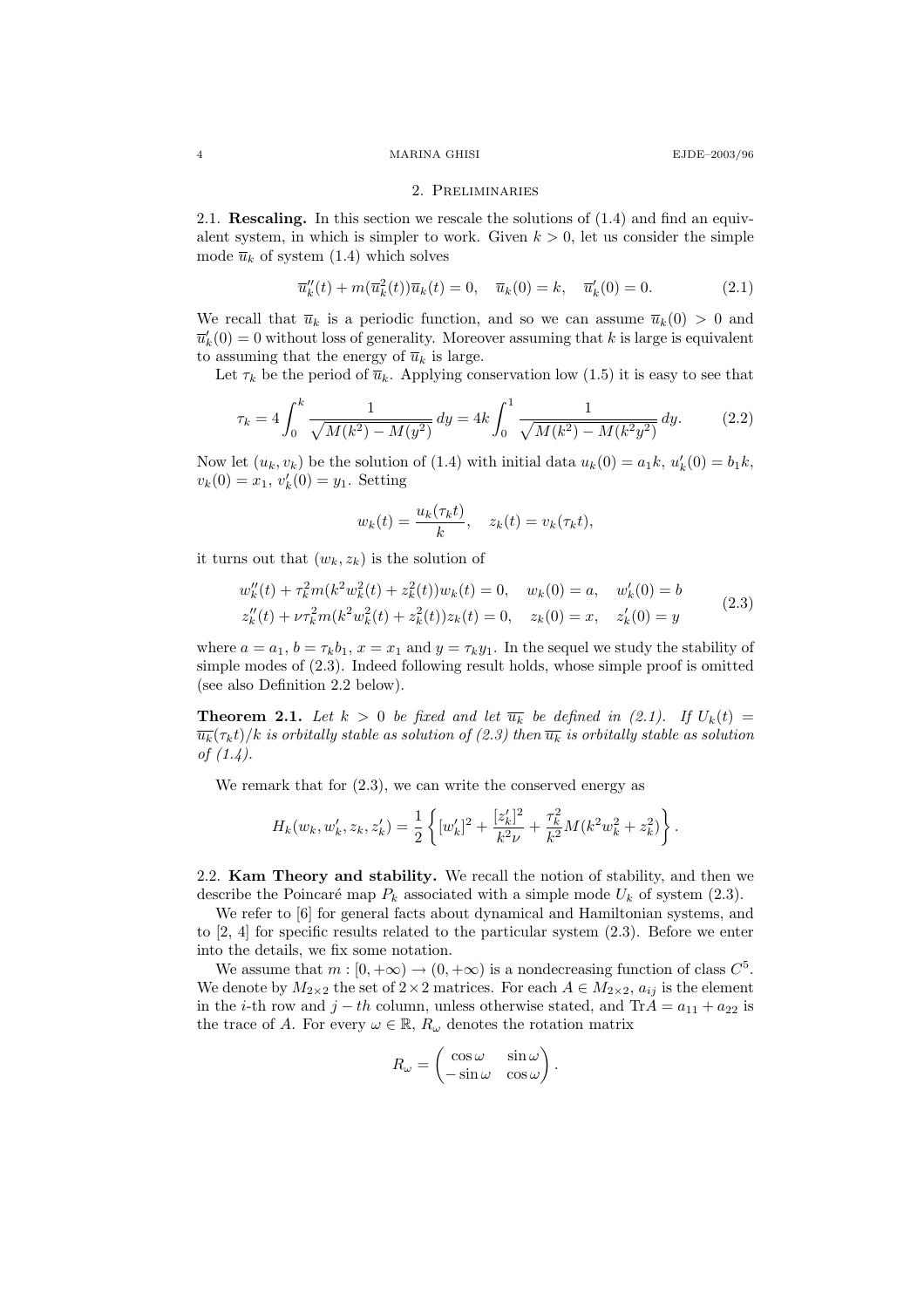2.2.1. Stability. In this section we recall some definitions of stability from the classical theory of Hamiltonian systems. For the sake of simplicity, we adapt definitions to the case of simple modes for system  $(2.3)$ . In the phase space  $\mathbb{R}^4$  we consider the energy level

$$
\mathcal{H}_k := \{ (x_1, x_2, x_3, x_4) \in \mathbb{R}^4 : H_k(x_1, x_2, x_3, x_4) = H_k(1, 0, 0, 0) \},
$$

and the orbit

 $\Gamma_k := \{ (U_k(t), U'_k(t), 0, 0) : t \in \mathbb{R} \}.$ 

**Definition 2.2.** The simple mode  $U_k$  is called *orbitally stable* if, for every  $\epsilon > 0$ there exists  $\delta > 0$  such that for every solution  $(w(t), z(t))$  of system (2.3), the following property holds: if the initial datum  $(w(0), w'(0), z(0), z'(0))$  belongs to a δ neighborhood of  $(1,0,0,0)$ , then for every  $t \in \mathbb{R}$  the point  $(w(t), w'(t), z(t), z'(t))$ lies in an  $\epsilon$  neighborhood of  $\Gamma_k$ .

**Definition 2.3.** The simple mode  $U_k$  is called *isoenergetically orbitally stable* if the condition of Definition 2.2 is satisfied with the restriction  $(w(0), w'(0), z(0), z'(0)) \in$  $\mathcal{H}_k$ .

**Definition 2.4.** The simple mode  $U_k$  is said to be *linearly stable* if  $z(t) \equiv 0$  is a stable solution of the linear equation  $z''(t) + \nu \tau_k^2 m(k^2 U_k^2(t)) z(t) = 0$ , (that is the linearization of the second equation in (2.3)), i.e., for every  $\epsilon > 0$  there exists  $\delta > 0$ such that

$$
||(z(0),z'(0))|| < \delta \implies ||(z(t),z'(t))|| < \epsilon, \quad \forall t \in \mathbb{R}.
$$

It is obvious that orbital stability implies isoenergetical orbital stability. In non-degenerate situations, isoenergetical orbital stability implies linear stability. Here "non-degenerate situation" means that  $(0, 0)$  is not a parabolic point for the associated Poincaré map (see section  $2.2.2$  and  $2.2.3$  below). It is not essential to explain now such condition; we just remark that it is satisfied by our large energy simple modes.

2.2.2. The Poincaré map. Let us consider the open set  $\mathcal{U}_k \subseteq \mathbb{R}^2$  defined by

$$
\mathcal{U}_k := \left\{ (x, y) \in \mathbb{R}^2 : H_k(0, 0, x, 2\pi \sqrt{\nu} y) < H_k(1, 0, 0, 0) \right\}.
$$

For every  $(x, y) \in \mathcal{U}_k$ , let  $\alpha(x, y) > 0$  be the unique positive number such that

$$
H_k(\alpha(x, y), 0, x, 2\pi\sqrt{\nu}y) = H_k(1, 0, 0, 0).
$$

Let  $(w(t), z(t))$  be the solution of system (2.3) with initial data

$$
w(0) = \alpha(x, y),
$$
  $w'(0) = 0,$   $z(0) = x,$   $z'(0) = 2\pi\sqrt{\nu}y.$ 

Finally, let  $T := T(x, y)$  be the smallest  $t > 0$  such that  $w'(t) = 0$  and  $w(t) > 0$ . The interested reader can verify that such a T exists for every  $(x, y) \in \mathcal{U}_k$ . On the other hand the existence of T is classical up to restricting  $\mathcal{U}_k$ .

The Poincaré map  $P_k : \mathcal{U}_k \to \mathbb{R}^2$ , relative to the simple mode  $U_k$  of (2.3), is defined by

$$
P_k(x, y) := (z(T), (4\pi^2 \nu)^{-1/2} z'(T)).
$$

We point out that both z and T depend on  $(x, y)$  and k. When  $(x, y) = (0, 0)$ , then  $w(t) = U_k(t)$  and  $z(t) = 0$  for every  $t \in \mathbb{R}$ . It follows that  $P_k(0,0) = (0,0)$ , i.e.,  $(0, 0)$  is a fixed point of the Poincaré map.

The interested reader is referred to the quoted literature, and in particular to [4], for a heuristic description of the Poincaré map.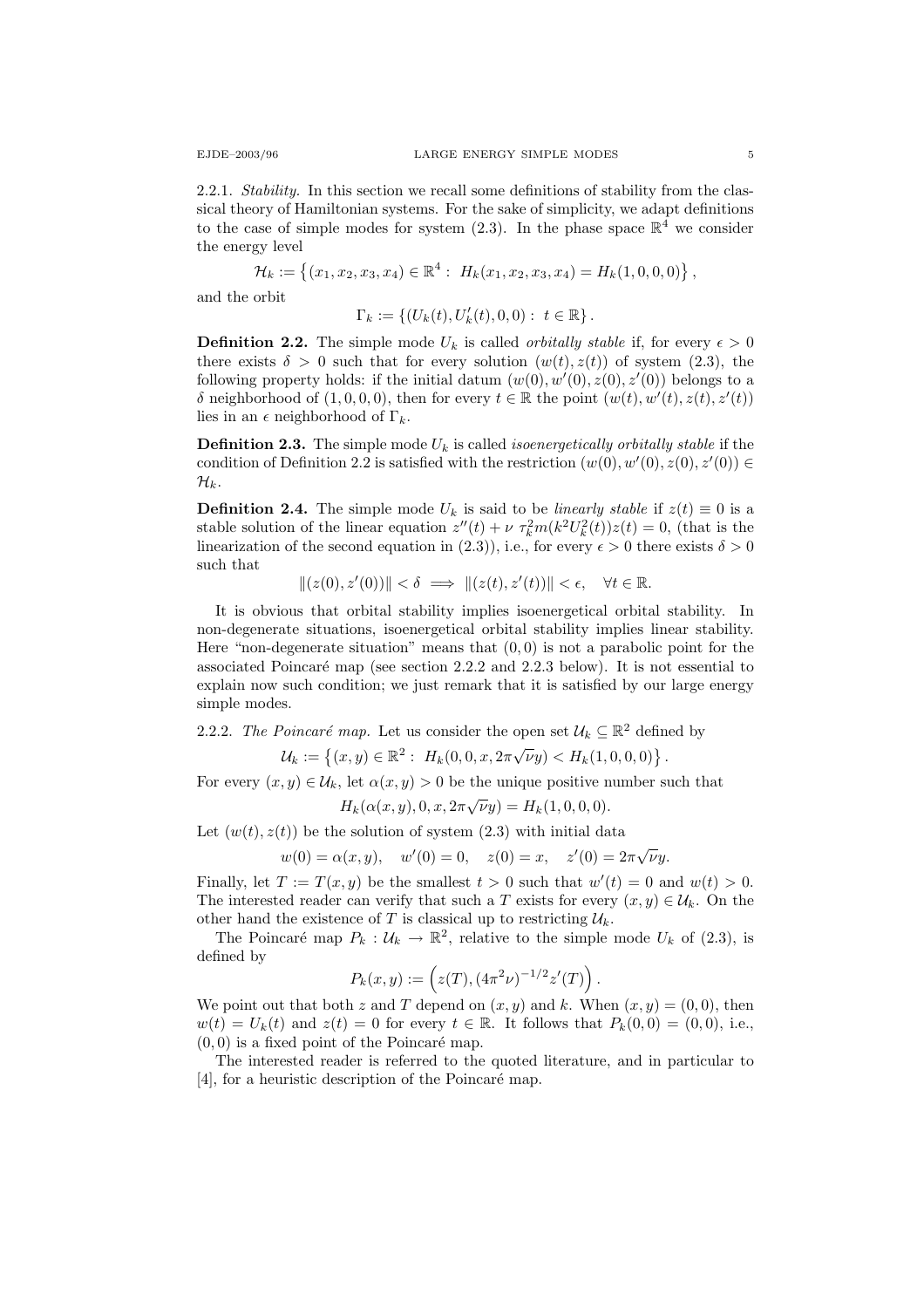Now we recall the classical definition of stability of fixed points for planar maps.

**Definition 2.5.** Let  $\mathcal{U} \subseteq \mathbb{R}^2$  be an open set containing  $(0,0)$ , and let  $P: \mathcal{U} \to \mathbb{R}^2$ be a map such that  $P(0, 0) = (0, 0)$ . The fixed point  $(0, 0)$  is said to be *stable* if for every  $\epsilon > 0$  there exists  $\delta > 0$  such that

$$
(x,y)\in\mathcal{U},\ \|(x,y)\|<\delta\ \Longrightarrow\ \|P^n(x,y)\|<\epsilon\quad\forall n\in\mathbb{N},
$$

where  $P<sup>n</sup>$  denotes the *n*-th iteration of P.

The stability of  $U_k$  as a periodic solution is clearly related to the stability of  $(0, 0)$  as a fixed point of  $P_k$ . This relation is stated in Theorem 2.7 below.

2.2.3. KAM theory for planar maps. Stability of planar maps has long been studied. In this subsection we sum the basic results we need in the sequel. Let  $\mathcal{U} \subseteq \mathbb{R}^2$  be an open set containing  $(0, 0)$ , and let  $P : U \to U$ . The theory of planar maps has been developed for very general maps  $P$ ; however we state the results under suitable assumptions which allow to simplify some notations, and are trivially satisfied in our case. Therefore let us assume that:

- (P1)  $P \in C^5(\mathcal{U}, \mathcal{U})$  and  $P(0, 0) = (0, 0);$
- $(P2)$  P is area-preserving;
- (P3) if  $P(x, y) = (a, b)$ , then  $P(a, -b) = (x, -y)$ ;
- (P4)  $P(-x, -y) = -P(x, y)$ .

The first object to look at in order to study the stability of the fixed point  $(0,0)$ is the differential of P at  $(0, 0)$ , which we denote by L. It is well known that the canonical form of  $L$  is one of the following three.

- $\bullet$   $\begin{pmatrix} \lambda & 0 \\ 0 & \lambda \end{pmatrix}$  $0 \lambda^{-1}$ for some  $\lambda \in \mathbb{R}, |\lambda| > 1$ . In this case  $(0, 0)$  is said to be *hyperbolic* and it is *unstable*.
- $\bullet$   $\begin{pmatrix} \pm 1 & a \\ 0 & \end{pmatrix}$  $0 \quad \pm 1$ for some  $a \neq 0$ . In this case  $(0, 0)$  is said to be *parabolic*. The map  $L$  is unstable, but nothing can be said about  $P$ . However, we will not find this degenerate case in this paper.
- $R_{\omega}$  for some  $\omega \in \mathbb{R}$ . In this case  $(0,0)$  is said to be *elliptic*. The map L is stable, but this is in general not enough to guarantee the stability of P.

Therefore, L gives only necessary conditions for stability (i.e., non hyperbolicity). KAM theory provides sufficient conditions in the case of elliptic fixed points. To describe such conditions, it is better to write  $P$  in polar coordinates up to terms of order three. If we choose coordinates where  $L$  is written in the canonical form of a rotation, then, in the corresponding polar coordinates, P becomes

$$
P\begin{pmatrix} \rho \\ \theta \end{pmatrix} = \begin{pmatrix} \rho + a(\theta)\rho^3 \\ \theta - \omega + b(\theta)\rho^2 \end{pmatrix} + o(\rho^3),
$$

where  $\omega$  is the same as in the linear term L, and  $a(\theta)$  and  $b(\theta)$  are trigonometric polynomials of degree 4. The absence of even powers of  $\rho$  in the first component, and of odd powers of  $\rho$  in the second component, is due to (P4). Finally we set

$$
\gamma(P) := \frac{1}{2\pi} \int_0^{2\pi} b(\theta) d\theta.
$$
 (2.4)

Then we have the following KAM result.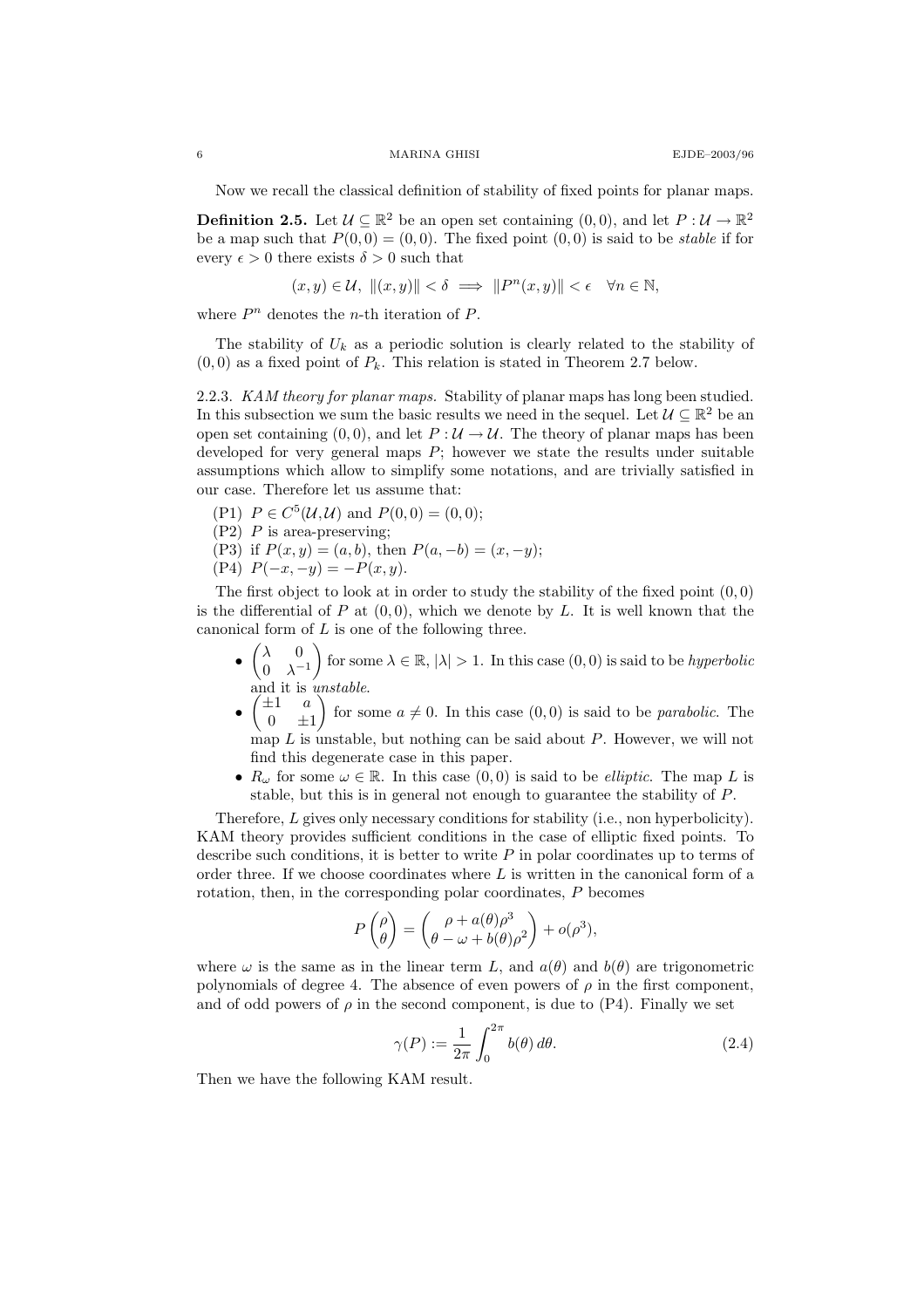**Theorem 2.6.** Let P :  $\mathcal{U} \rightarrow \mathcal{U}$  be a planar map satisfying (P1)–(P4). Let (0,0) be an elliptic fixed point, and let  $\omega$  and  $\gamma$  be defined as above. Let us assume that

 $(KAM 1): e^{hi\omega} \neq 1$  for every  $h \in \{1, 2, 3, 4\}$ ;

 $(KAM 2)$ :  $\gamma(P) \neq 0$ .

Then  $(0, 0)$  is stable for P according to Definition 2.5.

The following result relates stability. Poincaré maps, and KAM theory. It is the fundamental tool in our analysis.

**Theorem 2.7.** Let  $U_k$  be a simple mode of system (2.3), and let  $P_k$  be the associated Poincaré map. Then

- $U_k$  is linearly stable if and only if  $(0,0)$  is an elliptic fixed point of  $P_k$ ;
- $U_k$  is isoenergetically orbitally stable if and only if  $(0,0)$  is a stable fixed point of the Poincaré map  $P_k$ ;
- if  $(0,0)$  is an elliptic fixed point of  $P_k$ , and  $P_k$  satisfies (KAM 1) and (KAM 2), then  $U_k$  is orbitally stable.

Thanks to Theorem 2.6 and Theorem 2.7, the orbital stability of a periodic solution in the four dimensional space can be proved by verifying that a planar map satisfies two algebraic conditions.

### 3. STATEMENT OF RESULTS

Let us denote by  $P_k: U_k \to U_k$  the Poincaré map associated with  $U_k$  as in section 2.2.2, and by  $L_k$  its differential in the fixed point  $(0, 0)$ . In the next result we sum up the main properties of  $P_k$  and  $L_k$ .

**Theorem 3.1.** For every  $k > 0$ , let  $P_k$  and  $L_k$  be as above. Then

- (1)  $P_k$  satisfies  $(P1)$ – $(P4)$ ;
- (2) det  $L_k = 1$ ;
- (3) if  $L_k^{ij}$  are the entries of  $L_k$ , then  $L_k^{11} = L_k^{22}$ .

We do not prove such properties, since they are well known in the literature (see [4]).

Thanks to Theorem 2.1 the main result of this paper (Theorem 1.2) is reduced to prove that  $U_k$  is orbitally stable if k is large. Thanks to Theorem 2.7 and Theorem 2.6, the main result will be proved if we show that  $P_k$  satisfies assumptions (KAM 1) and (KAM 2) of Theorem 2.6. Assumption (KAM 1) follows from statements  $(1)$ –(3) of the following result, where the behaviour of  $L_k$  for large k is considered.

**Theorem 3.2.** Let  $\nu \neq 1$  be a positive real number. Then there exist  $k_1 > 0$ ,  $\omega : (k_1, +\infty) \to \mathbb{R}$ , and  $\delta : (k_1, +\infty) \to (0, +\infty)$  such that

- (1) for every  $k \geq k_1$  the eigenvalues of  $L_k$  are  $\{e^{\pm i\omega(k)}\}$ ;
- $(2) \omega(k) \rightarrow 2\pi \sqrt{\nu} \text{ as } k \rightarrow +\infty;$
- (2)  $\omega(k) \to 2\pi \sqrt{\nu}$  as  $k \to +\infty$ ;<br>(3)  $\omega(k) \neq 2\pi \sqrt{\nu}$  for k large enough if  $2\pi \sqrt{\nu} = h\pi$  for some  $h \in \mathbb{Z}$ ;
- (4) setting  $D(k) = \begin{pmatrix} 1 & 0 \\ 0 & s \end{pmatrix}$  $0 \delta(k)$ we have that  $[D(k)]^{-1} L_k D(k) = R_{\omega(k)}$ ;
- (5)  $\delta(k) \to \delta > 0$  as  $k \to +\infty$ .

Statements (2) and (3) prevent  $e^{i\omega(k)}$  from being a h-th root of 1 for  $h \in$  $\{1, 2, 3, 4\}$  and k large. Indeed, if  $e^{2\pi\sqrt{\nu}hi} \neq 1$  for  $h \in \{1, 2, 3, 4\}$ , then by (2) the same holds true for  $e^{\omega(k)hi}$ , provided that k is large enough; if on the contrary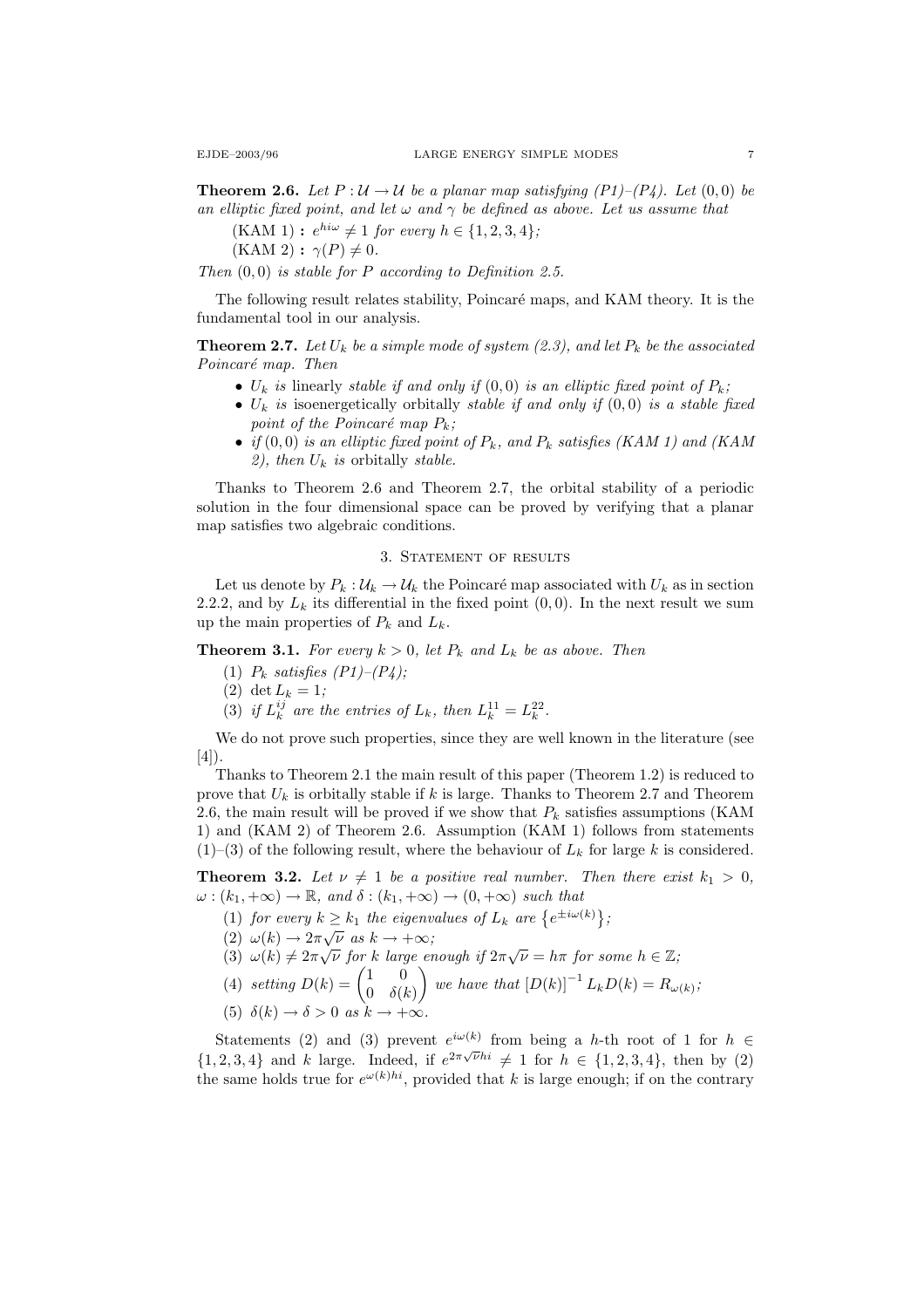$e^{2\pi\sqrt{\nu}i}$  is a h-th root of 1 for some  $h \in \{1,2,3,4\}$ , then for k large  $e^{\omega(k)i}$  is not because of (3). This shows in particular that  $(0, 0)$  is an elliptic fixed point of  $P_k$ for k large. Statement (4) says that  $L_k$  can be written in the canonical form by a diagonal matrix  $D(k)$ .

The following result implies that  $P_k$  satisfies assumption (KAM 2) for k large.

**Theorem 3.3.** Let  $\gamma_k := \gamma(P_k)$  be as in formula (2.4). Then  $\gamma_k \neq 0$  for k large enough.

We have therefore reduced the proof of Theorem 1.2 to the proof of Theorem 3.2 and Theorem 3.3.

# 4. Proofs

Throughout this section we denote by c various constants depending only on function m.

4.1. Properties of the function  $m$ . In the following lemmata we state all properties of function  $m$  we need in the proofs.

Lemma 4.1.  $As k \rightarrow +\infty$ ,

$$
\lambda_k := \frac{k^2 m'(k^2)}{m(k^2)} \to 0.
$$
\n(4.1)

Lemma 4.2. For all  $y \in (0,1)$ ,

$$
\frac{m(k^2y)}{m(k^2)} = 1 + \lambda_k \log y + \phi_k(y)
$$

where:

(m1)  $|\phi_k(y)| \leq c \lambda_k |\log y|$ , (m2) for all  $0 < a < 1$ ,  $\lim_{k \to +\infty} \sup_{a \le y \le 1} \lambda_k^{-1} |\phi_k(y)| = 0$ .

**Lemma 4.3.** For all  $x > 0$ :

(M1)  $m(x) \leq c(1 + \sqrt[8]{x});$ (M2)  $M(x) = xm(x) - \int_0^x sm'(s) ds;$ (M3)  $k^2 m(k^2) (M(k^2))^{-1} = 1 + \lambda_k + o(\lambda_k);$ (M4)  $\lim_{k \to +\infty} M(kx) (M(k))^{-1} = x;$ (M5)  $\sup\{(1-y^2)M(k^2)(M(k^2) - M(k^2y^2))^{-1} : y \in (0,1)\} \leq c.$ 

In the next lemma we state some properties of  $\tau_k$ , as defined in (2.2).

Lemma 4.4. The following equalities hold

$$
\frac{\tau_k \sqrt{M(k^2)}}{4k} = \frac{\pi}{2} + \frac{\lambda_k}{2} \int_0^1 \frac{y^2 \log y^2}{(1 - y^2)^{3/2}} dy + o(\lambda_k) =: \frac{\pi}{2} + \lambda_k h_0 + o(\lambda_k). \tag{4.2}
$$

Moreover

$$
\tau_k^2 m(k^2) = 4\pi^2 + (4\pi^2 + 16h_0\pi)\lambda_k + o(\lambda_k).
$$

Proof of Lemma 4.1. Since

$$
\lambda_k^{-1} = \frac{\int_0^{k^2} m'(s) \, ds + m(0)}{k^2 m'(k^2)} \ge \int_0^1 \frac{m'(k^2 y)}{m'(k^2)} \, dy,
$$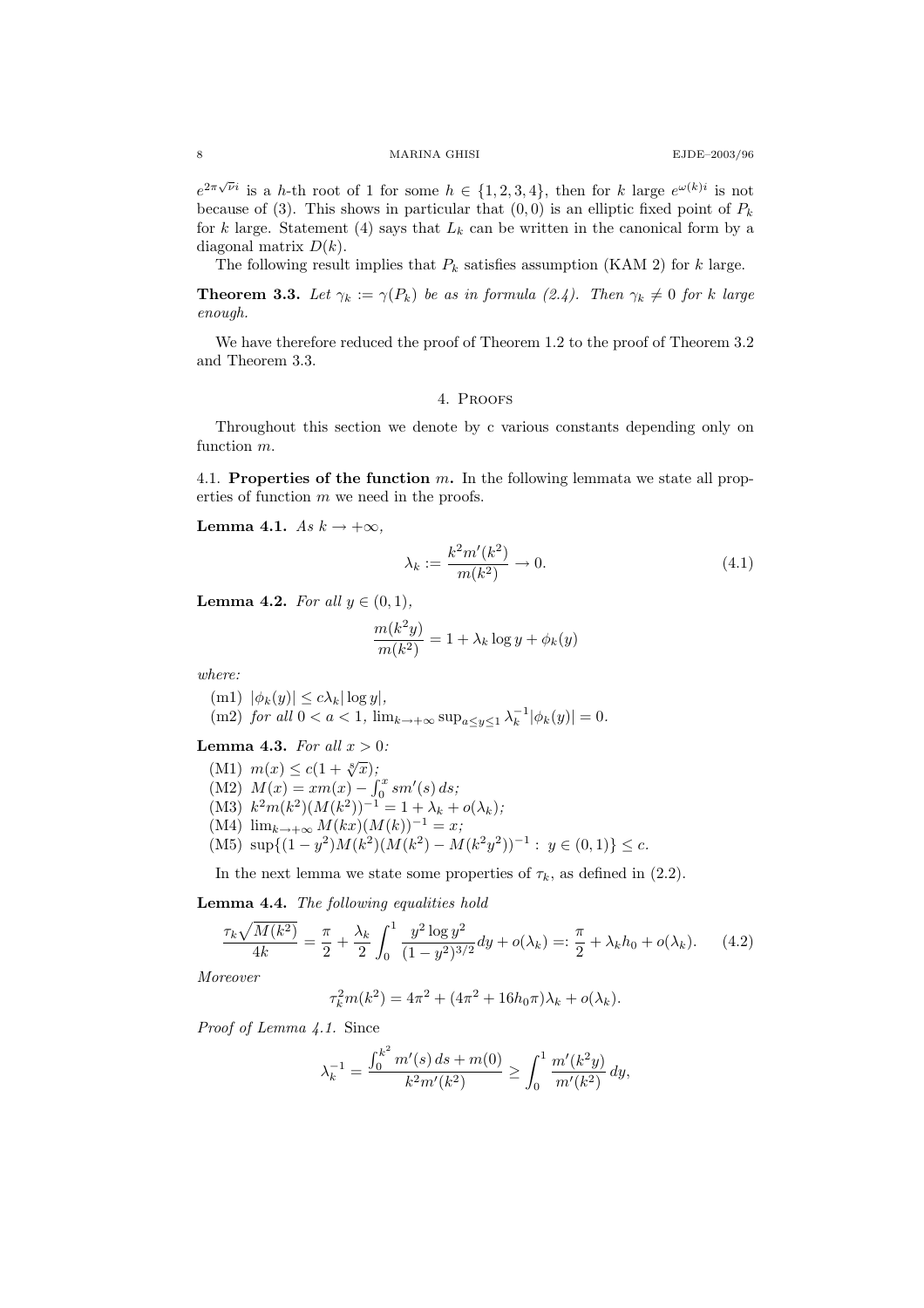for all  $\varepsilon > 0$ , using hypotheses (H1)–(H2) we get

$$
\liminf_{k \to +\infty} \lambda_k^{-1} \ge \liminf_{k \to +\infty} \int_{\varepsilon}^1 \frac{m'(k^2y)}{m'(k^2)} dy = \int_{\varepsilon}^1 \frac{1}{y} dy.
$$

Since  $\varepsilon$  is arbitrary we have obtained that  $\lim_{k \to +\infty} \lambda_k^{-1} = +\infty$ .

Proof of Lemma 4.2. Firstly let us observe that

$$
\frac{m(k^2y) - m(k^2)}{m(k^2)} - \lambda_k \log y = -\int_y^1 \frac{k^2 m'(k^2s)}{m(k^2)} ds + \int_y^1 \frac{\lambda_k}{s} ds = \phi_k(y).
$$

To prove (m1) it suffices to remark that by hypothesis (H1), we obtain

$$
|\phi_k(y)| \leq \lambda_k \int_y^1 \frac{1}{s} \left| \frac{m'(k^2 s) s}{m'(k^2)} - 1 \right| ds \leq -\lambda_k c \log y.
$$

Moreover for  $y \ge a > 0$  holds true

$$
|\phi_k(y)| \leq \lambda_k \int_a^1 \frac{1}{s} \left| \frac{m'(k^2 s) s}{m'(k^2)} - 1 \right| ds.
$$

Passing now to the limit using Lebesgue's Theorem for the dominate convergence and (H2) we have  $(m2)$ .

*Proof of Lemma 4.3.* To prove  $(M1)$  it suffices to remark that by  $(4.1)$  we have  $m'(x)/m(x) \leq 1/(8x)$  for large x. To show property (M2) it is enough integrate by parts the function m. Using property  $(M2)$  and hypothesis  $(H1)$  we then get:

$$
\frac{k^2 m(k^2)}{M(k^2)} - 1 - \lambda_k = \int_0^1 \frac{k^4 y m'(k^2 y)}{M(k^2)} dy - \lambda_k
$$
  
=  $\lambda_k \left( \frac{\int_0^1 y m'(k^2 y) (m'(k^2))^{-1} dy}{M(k^2)(k^2 m(k^2))^{-1}} - 1 \right)$   
=  $\lambda_k \left( \frac{\int_0^1 y m'(k^2 y) (m'(k^2))^{-1} dy}{1 - \lambda_k \int_0^1 y m'(k^2 y) (m'(k^2))^{-1} dy} - 1 \right)$   
=  $\lambda_k \left( \frac{\int_0^1 y m'(k^2 y) (m'(k^2))^{-1} dy}{1 + o(1)} - 1 \right) =: \lambda_k R_k.$ 

Since by Lebesgue's Theorem  $\lim_{k\to+\infty} R_k = 0$ , we have obtained (M3).

Property (M4) follows from L' Hopital's Theorem. Finally, to show property (M5) it is enough to remark that, using Cauchy's Theorem and the monotonicity of m we find

$$
\frac{M(k^2y^2)}{M(k^2)} = \frac{m(\xi y^2)}{m(\xi)}y^2 \le y^2.
$$

Proof of Lemma 4.4. Let

$$
\psi_k(y) = \frac{1}{\sqrt{1 - y^2} \sqrt{1 - M(k^2 y^2)/M(k^2)} (\sqrt{1 - y^2} + \sqrt{1 - M(k^2 y^2)/M(k^2)})}.
$$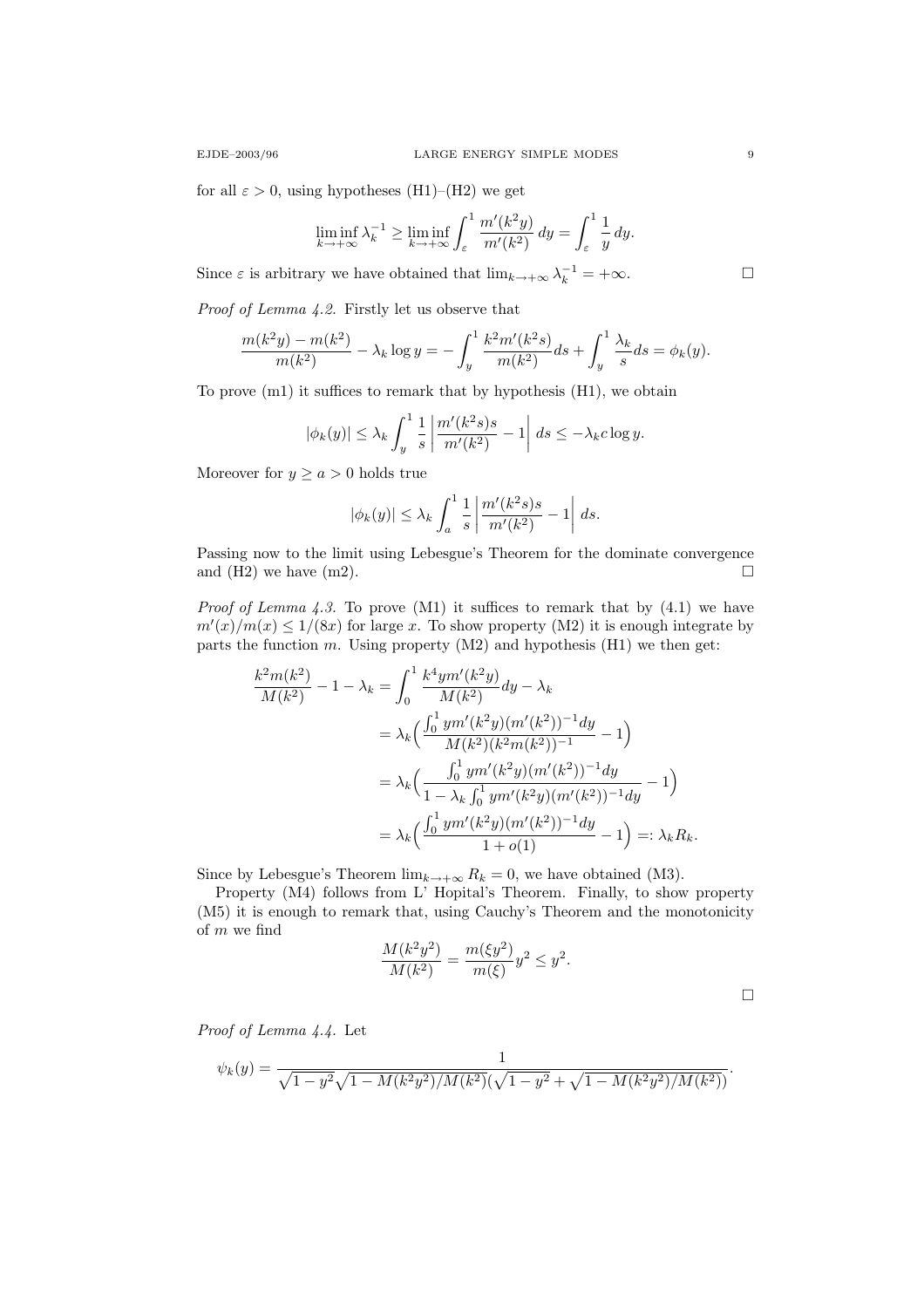Applying Lemma 4.3 and Lemma 4.2 it turns out that

$$
\frac{\tau_{k}\sqrt{M(k^{2})}}{4k} - \frac{\pi}{2}
$$
\n
$$
= \int_{0}^{1} \frac{1}{\sqrt{1 - M(k^{2}y^{2})/M(k^{2})}} - \frac{1}{\sqrt{1 - y^{2}}} dy
$$
\n
$$
= \int_{0}^{1} \psi_{k}(y) \left( -y^{2} + \frac{M(k^{2}y^{2})}{M(k^{2})} \right) dy
$$
\n
$$
= \int_{0}^{1} \left( y^{2}k^{2}(m(k^{2}y^{2}) - m(k^{2})) + y^{2} \int_{0}^{k^{2}} sm'(s) ds - \int_{0}^{y^{2}k^{2}} sm'(s) ds \right) \frac{\psi_{k}(y)}{M(k^{2})} dy
$$
\n
$$
= - \int_{0}^{1} y^{2} \left[ 1 - \frac{m(k^{2}y^{2})}{m(k^{2})} \right] (1 + o(1)) \psi_{k}(y) dy +
$$
\n
$$
+ \int_{0}^{1} (1 + o(1)) \frac{\lambda_{k}}{k^{4}} \left[ y^{2} \int_{0}^{k^{2}} \frac{sm'(s)}{m'(k^{2})} ds - \int_{0}^{k^{2}y^{2}} \frac{sm'(s)}{m'(k^{2})} ds \right] \psi_{k}(y) dy
$$
\n
$$
= \int_{0}^{1} -y^{2} \left[ -\lambda_{k} \log y^{2} - \phi_{k}(y^{2}) \right] (1 + o(1)) \psi_{k}(y) dy +
$$
\n
$$
+ \lambda_{k} \int_{0}^{1} (1 + o(1)) \left[ (y^{2} - 1) \int_{0}^{1} \frac{sm'(k^{2}s)}{m'(k^{2})} ds + \int_{y^{2}}^{1} \frac{sm'(k^{2}s)}{m'(k^{2})} ds \right] \psi_{k}(y) dy.
$$

Therefore,

$$
\left(\frac{\tau_k \sqrt{M(k^2)}}{4k} - \frac{\pi}{2} - h_0 \lambda_k\right) \lambda_k^{-1}
$$
  
=  $\int_0^1 y^2 \log y^2 \left(\psi_k(y) - \frac{1}{2(1 - y^2)^{3/2}}\right) dy +$   
+  $\int_0^1 o(1) y^2 \log y^2 \psi_k(y) + (1 + o(1)) y^2 \psi_k(y) \frac{\phi_k(y^2)}{\lambda_k} dy +$   
+  $\int_0^1 (1 + o(1)) \psi_k(y) (1 - y^2) \left[ - \int_0^1 \frac{sm'(k^2s)}{m'(k^2)} ds + \frac{1}{1 - y^2} \int_{y^2}^1 \frac{sm'(k^2s)}{m'(k^2)} ds \right].$ 

Let us remark that by Lemma 4.3, properties (M4)–(M5),  $(1 - y^2)^{3/2} \psi_k(y)$  is a bounded function and converges for  $y \in (0,1)$  to the function identically = 1/2, hence, using once more hypotheses (H1)–(H2) and Lemma 4.2, by Lebesgue's Theorem we obtain

$$
\lim_{k \to +\infty} \left( \frac{\tau_k \sqrt{M(k)}}{4k} - \frac{\pi}{2} - h_0 \lambda_k \right) \lambda_k^{-1} = 0.
$$

In order to prove the second part of the lemma it suffices to observe that

$$
\tau_k^2 m(k^2) = \left(\frac{\tau_k \sqrt{M(k^2)}}{4k}\right)^2 16k^2 \frac{m(k^2)}{M(k^2)} = 16\left(\frac{\pi}{2} + h_0 \lambda_k + o(\lambda_k)\right)^2 (1 + \lambda_k + o(\lambda_k)).
$$

4.2. Properties of the simple mode  $U_k$ . Let us recall that  $U_k$  is the solution of the problem:

$$
U''_k + \tau_k^2 m(k^2 U_k^2) U_k = 0 \quad U_k(0) = 1, \ U'_k(0) = 0. \tag{4.3}
$$

In the sequel we need the following simple properties of  $U_k$ :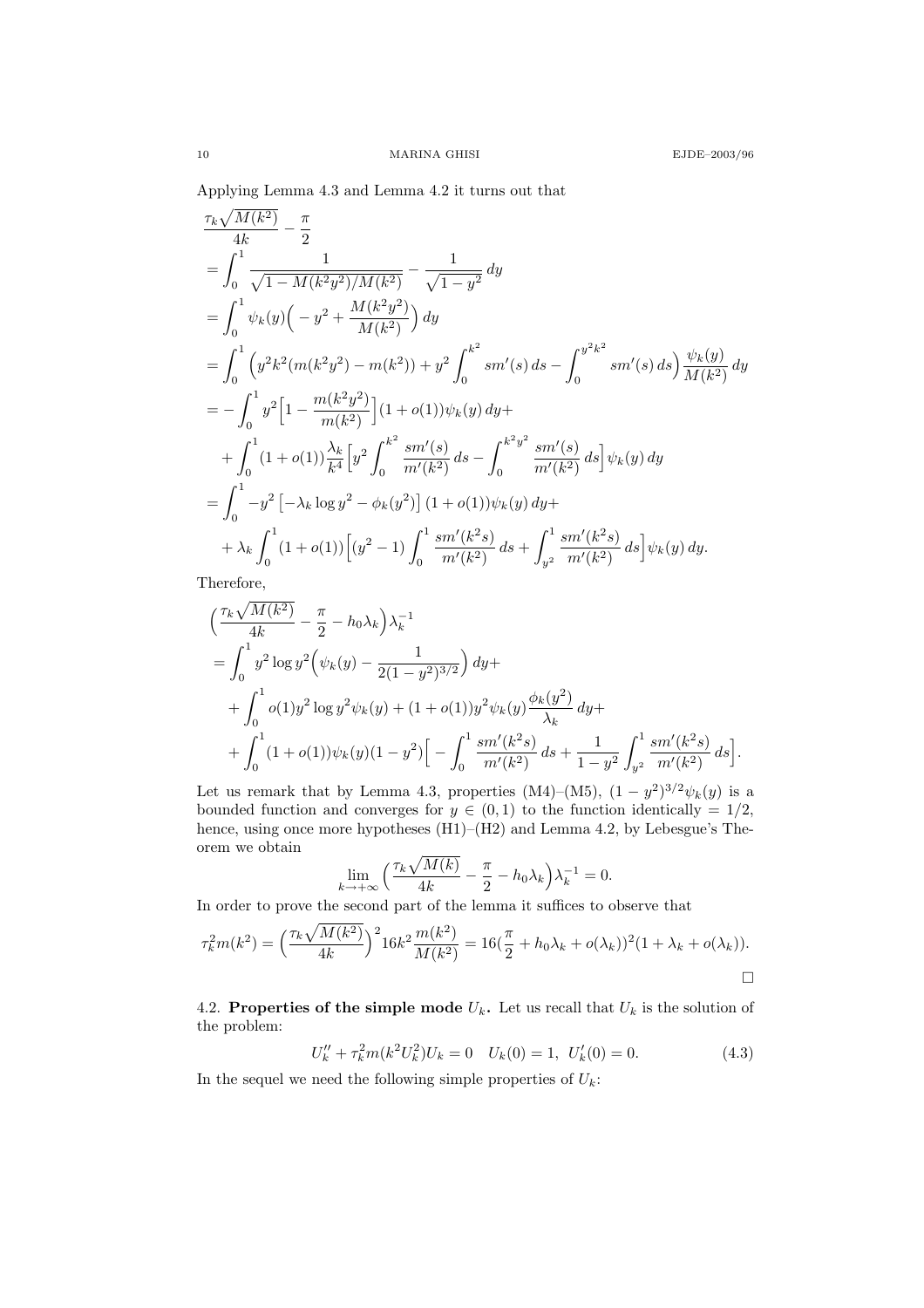(U1)  $U_k$  is a 1-periodic function, and for every  $t \in [0, 1/4]$ ,

$$
U_k(t) = U_k(1-t) = -U_k(1/2-t) = -U_k(1/2+t);
$$

- (U2)  $U_k$  is decreasing in  $[0, 1/2]$  and increasing in  $[1/2, 1]$ ;
- (U3) for every  $t \in [0,1]$  we have that

$$
|U'_{k}|^{2} + \frac{\tau_{k}^{2}}{k^{2}} \int_{0}^{k^{2}U_{k}^{2}} m(s) ds = \frac{\tau_{k}^{2}}{k^{2}} \int_{0}^{k^{2}} m(s) ds;
$$

- (U4)  $|U_k(t)| \le 1$  for every  $t \in [0, 1]$ ;
- (U5)  $|U'_k(t)| \leq \frac{\tau_k}{k} \sqrt{M(k^2)}$  for every  $t \in [0, 1]$ .

Properties (U1) and (U2) follow from the symmetries of  $U_k$ ; (U3) follows from the conservation of the Hamiltonian for  $U_k$ , and (U4) and (U5) are consequences of (U3).

The simple mode verifies also the following properties.

Lemma 4.5. One has:

- (B1)  $U_k(t) = \cos(2\pi t) + o(1)$  where  $o(1)$  is uniform in t in bounded intervals;
- (B2) there exist  $\lambda > 0$ ,  $0 < t_0 < 1/4$  and  $k_0 \in \mathbb{R}$  such that for all  $k \geq k_0$ ,  $|U'_{k}(t)| \geq \lambda$  for all  $t \in [t_0, \frac{1}{4}]$ ;
- (B3) there exists  $c(t) \in L^1([0,1])$  such that for k large:  $|\log(U_k^2(t))| \leq c(t)$  for all  $t \in [0, 1]$ .

Throughout the paper we need also some properties of integrals of  $U_k$ .

Lemma 4.6. The following inequalities hold true

$$
\int_0^1 \left| 1 - \frac{\tau_k^2}{4\pi^2} m(k^2 U_k(t)) \right| dt \le c\lambda_k; \tag{4.4}
$$

$$
\int_0^1 \frac{|U_k(t)|}{1 + k^2 U_k^2(t)} dt \le c \frac{\log k}{k^2};\tag{4.5}
$$

$$
\int_0^1 m'(k^2 U_k(s)^2) ds \le \frac{c}{k}.
$$
\n(4.6)

Proof of Lemma 4.5. By Lemma 4.2 and Lemma 4.4 we obtain

$$
U''_k + (4\pi^2 + o(1))(1 + \lambda_k \log U_k^2 + \phi_k(U_k^2))U_k = 0,
$$

that we can rewrite as

$$
U''_k + 4\pi^2 U_k = (4\pi^2 + o(1))(\lambda_k \log U_k^2 + \phi_k(U_k^2))U_k + o(1)U_k.
$$

Since, thanks to (m1) and (U4)

$$
\big[\log U_k^2 + \frac{\phi_k(U_k^2)}{\lambda_k})\big]U_k
$$

is a bounded function, we get  $U_k'' + 4\pi^2 U_k = o(1)$ . Moreover, setting  $v_k(t) =$  $U_k(t) - \cos(2\pi t)$ , we find  $v_k'' + 4\pi^2 v_k = o(1)$ , hence (B1) follows from

$$
\sqrt{|v_k'(t)|^2 + 4\pi^2 |v_k(t)|^2} \le o(1)t.
$$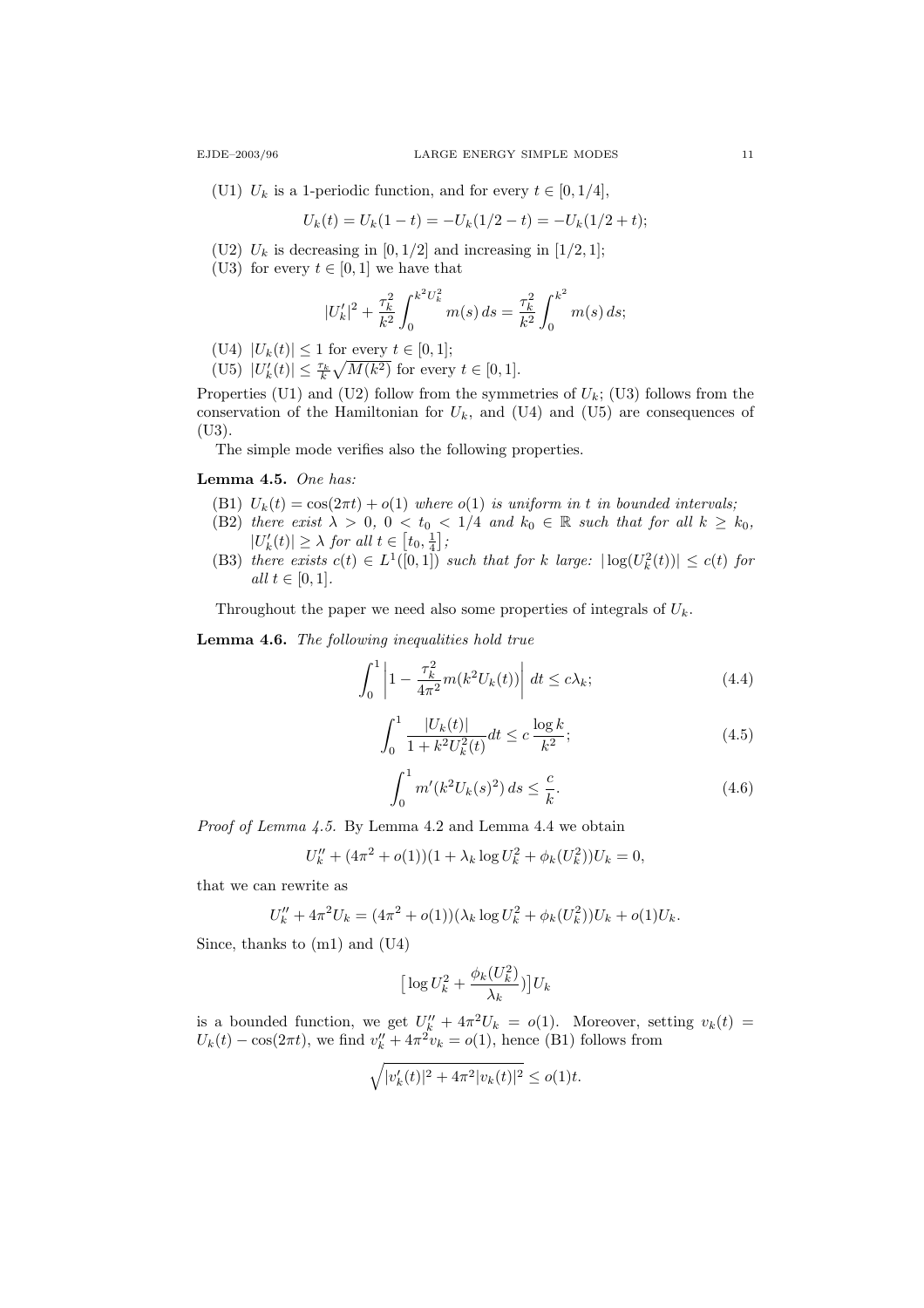12 MARINA GHISI EJDE–2003/96

By (B1) there exists  $t_0 \in (0, 1/4)$  such that  $|U_k(t)| \leq 1/2$  for all  $t \in [t_0, 1/4]$  and  $k$  large. To prove (B2) it is enough to remark that, by Lemma 4.2, Lemma 4.4 we have

$$
\inf_{t_0 \le t \le 1/4} |U'_k(t)| = \inf_{t_0 \le t \le 1/4} \int_{U_k^2(t)}^1 \tau_k^2 m(k^2 s) ds \ge \int_{1/4}^1 \tau_k^2 m(k^2 s) ds \to 3\pi^2.
$$

Let now  $t_0$  be as in (B2). By (B1) and (U4) for large k we get  $1 \geq |U_k(t)| \geq c > 0$ for all  $t \in [0, t_0]$ . Using (B2) and Cauchy's Theorem, for large k and  $t \in [t_0, 1/4]$ we get

$$
\frac{U_k(t)}{1/4 - t} = -U'_k(\xi_t) \ge \lambda,
$$

hence

$$
\big|\frac{\sqrt{U_k(t)}\log(U_k^2(t))}{\sqrt{U_k(t)}}\big|\leq \frac{c}{\sqrt{1/4-t}}.
$$

Then (B3) follows from the symmetries of the function  $U_k$ .

*Proof of Lemma 4.6.* To show  $(4.4)$  it suffices to observe that, by Lemma 4.2, Lemma 4.4 and Lemma 4.5, we have that

$$
\int_0^1 \left| 1 - \frac{\tau_k^2}{4\pi^2} m(k^2 U_k(s)) \right| ds = \int_0^1 \left| 1 - \left( 1 + (1 + 4\frac{h_0}{\pi}) \lambda_k + o(\lambda_k) \right) \frac{m(k^2 U_k(s))}{m(k^2)} \right| ds
$$
  

$$
\le c\lambda_k \int_0^1 1 + \left| \log(U_k(s)^2) + \frac{\phi_k(U_k(s)^2)}{\lambda_k} \right| ds \le c\lambda_k.
$$

Thanks to (U1), in order to prove (4.5) it is enough to show that

$$
\int_0^{1/4} \frac{|U_k(t)|}{1 + k^2 U_k^2(t)} dt \le c \frac{\log k}{k^2}.
$$

Let us take  $t_0$  as in Lemma 4.5, (B2) and let us divide the integral as follows

$$
\int_0^{1/4} \frac{|U_k(t)|}{1 + k^2 U_k^2(t)} dt = \int_0^{t_0} \frac{|U_k(t)|}{1 + k^2 U_k^2(t)} dt + \int_{t_0}^{1/4} \frac{|U_k(t)|}{1 + k^2 U_k^2(t)} dt.
$$

Now we can estimate the two terms separately. By (U4) and Lemma 4.5, (B1), for large k we have that:  $1 \geq |U_k(t)| \geq c$  for all  $t \in [0, t_0]$ , hence

$$
\int_0^{t_0} \frac{|U_k(t)|}{1 + k^2 U_k^2(t)} dt \le \frac{c}{k^2}.
$$

Let  $\lambda$  be as in Lemma 4.5, (B2). Since  $U_k(1/4) = 0$ , we get

$$
\int_{t_0}^{1/4} \frac{|U_k(t)|}{1 + k^2 U_k^2(t)} dt = -\int_{t_0}^{1/4} \frac{U_k(t)U'_k(t)}{(1 + k^2 U_k^2(t))|U'_k(t)|} dt \le \frac{1}{\lambda k^2} \log(1 + k^2 U_k^2(t_0)).
$$

To prove  $(4.6)$  we can proceed as to prove  $(4.5)$ . Only we remark that, since by  $(4.1)$  and  $(M1)$  one has

$$
m'(z^2) \le \frac{c \, m(z^2)}{(1+z^2)} \le \frac{c}{1+z^{7/4}},
$$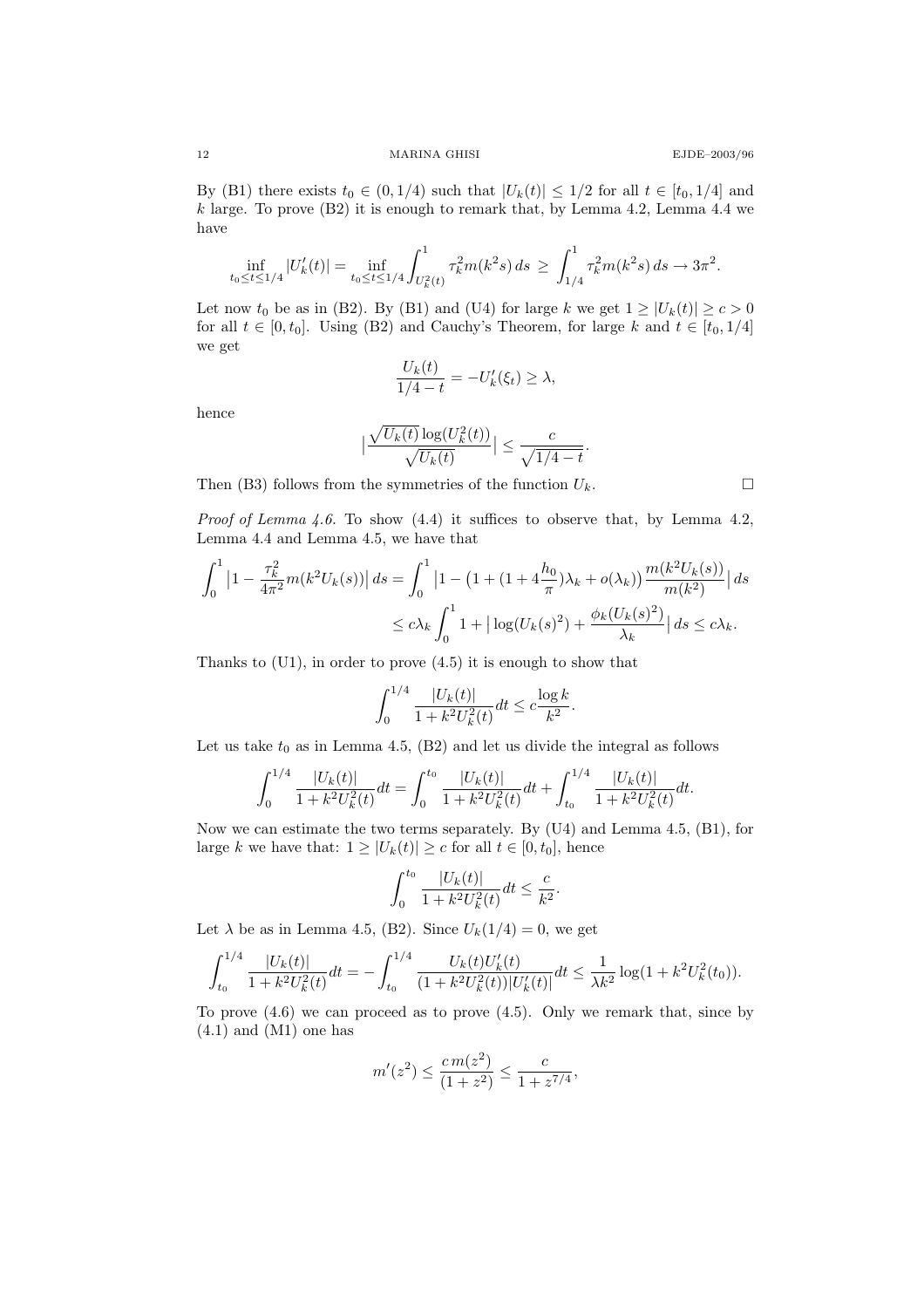then in  $[0, t_0]$  we get  $m'(k^2 U_k^2(t)) \le c/k^{7/4}$  and in  $[t_0, 1/4]$ :

$$
\int_{t_0}^{1/4} m'(k^2 U_k^2(s)) ds = -\int_{t_0}^{1/4} \frac{m'(k^2 U_k^2(s)) U_k'(s)}{|U_k'(s)|} ds \le -c \int_{t_0}^{1/4} m'(k^2 U_k^2(s)) U_k'(s)
$$
  
=  $-\frac{c}{k} \int_{kU_k(t_0)}^0 m'(z^2) dz \le \frac{c}{k} \int_0^{+\infty} m'(z^2) dz < +\infty.$ 

# 4.3. Linear stability.

4.3.1. Preliminary results for k fixed. Let  $P_k$  be the Poincaré map associated with  $U_k$ , and let  $L_k$  be its differential in  $(0,0)$ . Then the linear operator  $L_k : \mathbb{R}^2 \to \mathbb{R}^2$ can be characterized in the following way.

Given  $(x, y) \in \mathbb{R}^2$ , let  $z_k(t)$  be the solution of the linear problem

$$
z_k''(t) + \nu \tau_k^2 m(k^2 U_k^2(t)) z_k(t) = 0, \quad z_k(0) = x, \quad z_k'(0) = 2\pi \sqrt{\nu} y. \tag{4.7}
$$

This problem is the linearization of the second equation of system (2.3). Then we have that

$$
L_k(x,y) := \left(z_k(1), (4\pi^2\nu)^{-1/2} z'_k(1)\right).
$$

We do not give the proof of this characterization, since it is completely analogous to the proof of [2, Proposition 2.1]. However,  $L_k$  is the first term in the Taylor expansion of  $P_k$  and in section 4.4 we find the first three terms of the expansion of  $P_k$ .

The fundamental tool in the analysis of the behaviour of  $L_k$  for k large is the following linear algebra result, whose proof is omitted since it is analogous of the corresponding one in [4] (Proposition 4.1).

**Proposition 4.7.** Let  $k_0 > 0$ , and let  $A : (k_0, +\infty) \to M_{2 \times 2}$ . Let us assume that

- (i) det  $A(k) = 1$  for every  $k \geq k_0$ ;
- (ii)  $a_{11}(k) = a_{22}(k)$  for every  $k \ge k_0$ ;
- (iii) there exist  $\omega_0 \in \mathbb{R}$  and  $B \in M_{2\times 2}$  such that, for  $k \to +\infty$ ,  $A(k) = R_{\omega_0}$  +  $\lambda_k B + o(\lambda_k);$
- (iv)  $\omega_0$  and B satisfy one of the following conditions: (iv-1)  $\omega_0 \neq h\pi$  for every  $h \in \mathbb{Z}$ ;

(iv-2)  $\omega_0 = h\pi$  for some  $h \in \mathbb{Z}$ , Tr $B = 0$ , and  $b_{12} \cdot b_{21} < 0$ .

Then there exist  $k_1 \geq k_0, \omega : (k_1, +\infty) \to \mathbb{R}$ , and  $\delta : (k_1, +\infty) \to (0, +\infty)$  such that

- (1) for every  $k \geq k_1$  the eigenvalues of  $A(k)$  are  $\{e^{\pm i\omega(k)}\}\,$ ;
- (2)  $\omega(k) \to \omega_0$  as  $k \to +\infty$ ;
- (3)  $\omega(k) \neq \omega_0$  for k large enough if  $\omega_0 = h\pi$  for some  $h \in \mathbb{Z}$ ;
- (4) setting  $D(k) = \begin{pmatrix} 1 & 0 \\ 0 & s \end{pmatrix}$  $0 \delta(k)$ we have that  $[D(k)]^{-1} A(k)D(k) = R_{\omega(k)}$ ;
- (5)  $\delta(k) \to \delta$  as  $k \to +\infty$  when  $\delta = 1$  if  $\omega_0 \neq h\pi$  for all  $h \in \mathbb{Z}$  and  $\delta =$  $\sqrt{-b_{21}/b_{12}}$  otherwise.

We use also the following lemma.

Lemma 4.8. The following equalities hold true.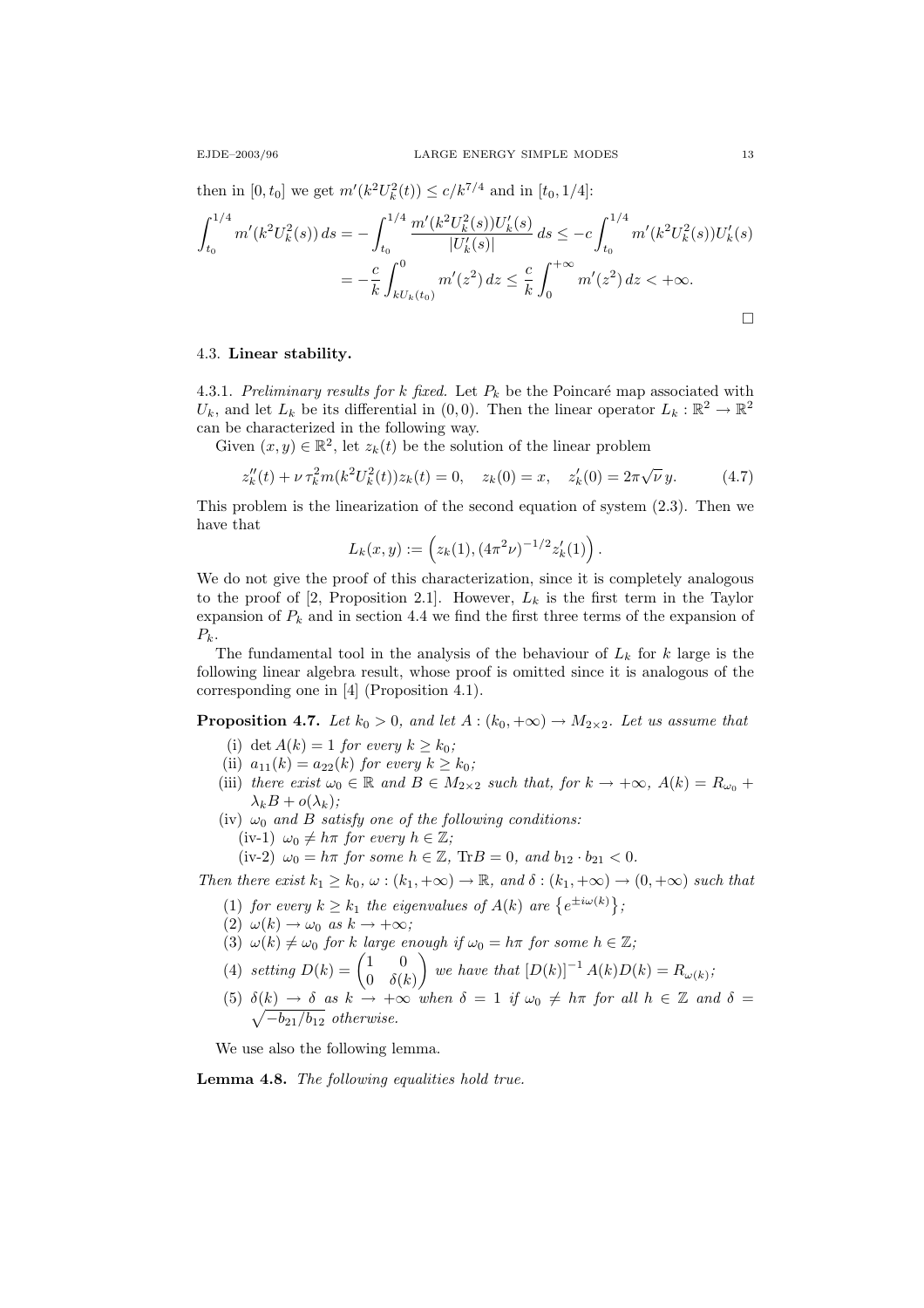(S1) For all  $h \geq 1$  we have that

$$
\alpha_h := \int_0^{\pi/2} \sin(2hx) \frac{\sin x}{\cos x} \, dx = (-1)^{h+1} \frac{\pi}{2}.
$$

(S2) If  $h_0$  is as in (4.2) then

$$
h_0 = -\frac{\pi}{2} - \frac{1}{2} \int_0^{\pi/2} \log(\cos^2 x) \, dx.
$$

(S3) For all  $h \geq 1$ ,  $h \in \mathbb{N}$  one has

$$
\int_0^{\pi/2} 2\sin^2(hx) \log(\cos^2 x) = (-1)^h \frac{\pi}{2h} + \int_0^{\pi/2} \log(\cos^2 x) dx.
$$

*Proof of Lemma 4.8.* We prove (S1). Obviously we have  $\alpha_1 = \pi/2$ ; moreover for  $h>1$  thesis follows from

$$
\int_0^{\pi/2} \sin(2(h-1)x + 2x) \frac{\sin x}{\cos x} dx
$$
  
= 
$$
\int_0^{\pi/2} 2 \cos(2(h-1)x) \sin^2 x dx + \int_0^{\pi/2} \sin(2(h-1)x) (2 \cos^2 x - 1) \frac{\sin x}{\cos x} dx
$$
  
= 
$$
\int_0^{\pi/2} \cos(2(h-1)x) (1 - \cos 2x) dx + \int_0^{\pi/2} \sin(2(h-1)x) \sin 2x dx - \alpha_{h-1}
$$
  
= 
$$
-\alpha_{h-1} - \int_0^{\pi/2} \cos((2(h-1) + 2)x) dx + \frac{\sin(2(h-1)x)}{2(h-1)} \Big|_0^{\pi/2} = -\alpha_{h-1}
$$

To prove (S2) it suffices a change of variables and an integration by parts. To prove (S3) we need only to remark that

$$
\int_0^{\pi/2} 2\sin^2(hx) \log(\cos^2 x) dx
$$
  
= 
$$
\int_0^{\pi/2} \log(\cos^2 x) dx - \int_0^{\pi/2} \cos(2hx) \log(\cos^2 x) dx
$$
  
= 
$$
\int_0^{\pi/2} \log(\cos^2 x) dx - \frac{\sin(2hx)}{2h} \log(\cos^2 x) \Big|_0^{\pi/2} - \frac{\alpha_h}{h}.
$$

4.3.2. Polar coordinates for  $z_k(t)$ . We write (4.7) as a first order system. To this end we set  $x_k(t) = z_k(t)$ ,  $y_k(t) = (\nu 4\pi^2)^{-1/2} z'_k(t)$ , so that (4.7) becomes

$$
x'_{k}(t) = \sqrt{\nu 4\pi^2} y_k(t), \quad y'_{k}(t) = -(\nu 4\pi^2)^{-1/2} \nu \tau_k^2 m(k^2 U_k^2(t)) x_k(t),
$$

with initial data  $x_k(0) = x$ ,  $y_k(0) = y$ .

If  $(x, y) \neq (0, 0)$ , then  $(x_k(t), y_k(t)) \neq (0, 0)$  for every  $t \in \mathbb{R}$ . We can therefore study this system introducing polar coordinates  $\rho_k(t)$ ,  $\theta_k(t)$  such that

$$
x_k(t) = \rho_k(t) \cos \theta_k(t), \quad y_k(t) = \rho_k(t) \sin \theta_k(t). \tag{4.8}
$$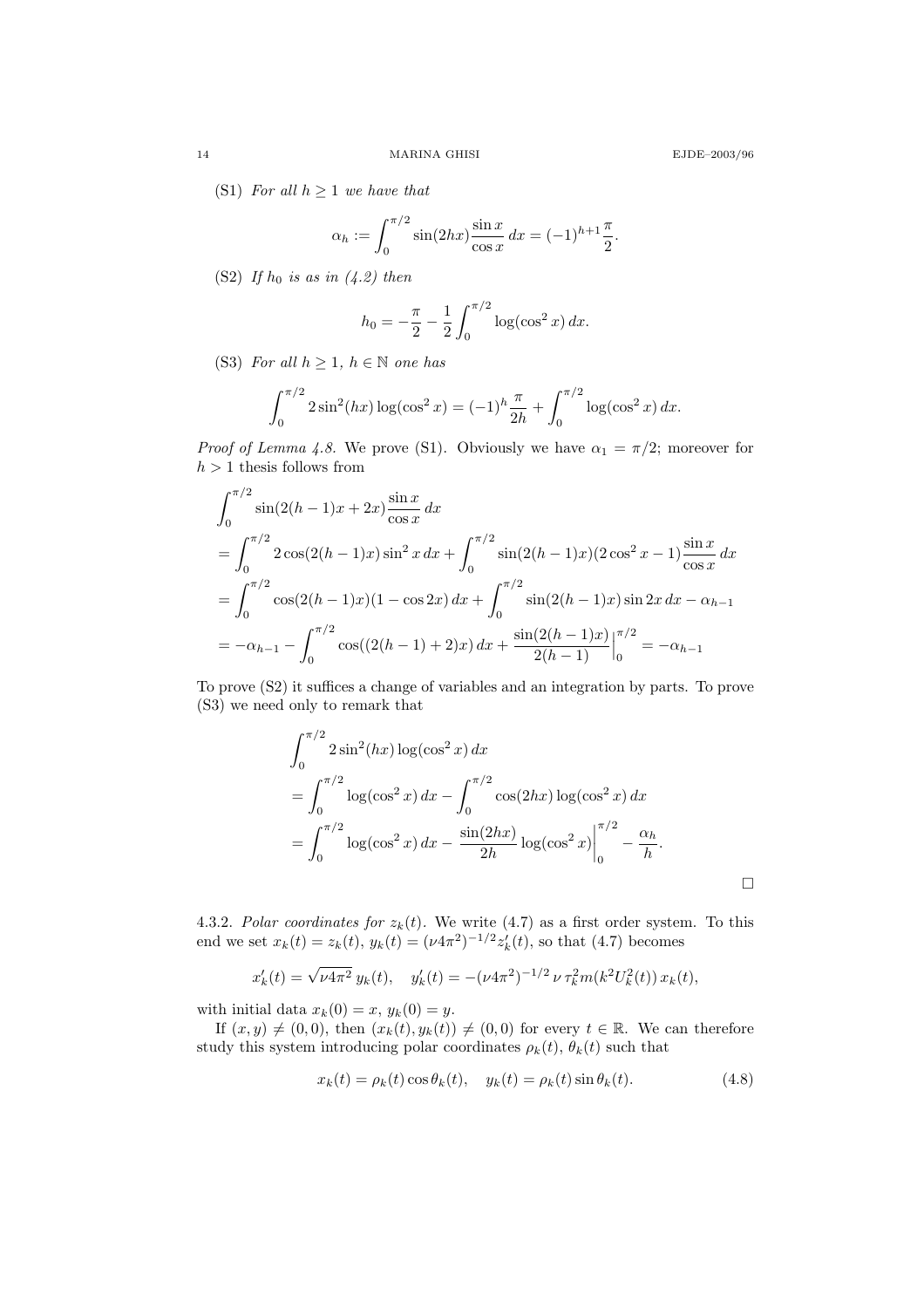In a standard way it turns out that  $\rho_k$  and  $\theta_k$  solve the system

$$
\rho_k' = 2\pi\sqrt{\nu}\,\rho_k\sin\theta_k\cos\theta_k\left\{1 - \tau_k^2 \frac{m(k^2U_k^2)}{4\pi^2}\right\},\tag{4.9}
$$

$$
\theta'_k = -2\pi\sqrt{\nu}\left\{\sin^2\theta_k + \tau_k^2 \frac{m(k^2 U_k^2)}{4\pi^2}\cos^2\theta_k\right\},\tag{4.10}
$$

with initial data  $\rho_k(0) = \rho, \theta_k(0) = \theta$ , such that  $x = \rho \cos \theta, y = \rho \sin \theta$ .

4.3.3. Behaviour of  $\rho_k$  and  $\theta_k$  for large k. We look for functions  $\rho_{0,k}$ ,  $\rho_{2,k}$ ,  $\theta_{0,k}$ ,  $\theta_{2,k}$  such that, as  $k\to +\infty:$ 

$$
\rho_k(t) = \rho_{0,k}(t) + \rho_{2,k}(t)\lambda_k + o(\lambda_k),
$$
\n(4.11)

$$
\theta_k(t) = \theta_{0,k}(t) + \theta_{2,k}(t)\lambda_k + o(\lambda_k),\tag{4.12}
$$

where  $o(\lambda_k)$  is uniform in  $t \in [0,1]$ . We prove that  $\rho_{0,k}(t) \equiv \rho$  and  $\rho_{2,k}(t)$  solves

$$
\rho'_{2,k}(t) = -\rho \pi \sqrt{\nu} \left( 1 + \frac{4h_0}{\pi} + \log(U_k^2(t)) \right) \sin(2\theta - 4\pi \sqrt{\nu} t) \quad \rho_{2,k}(0) = 0,
$$

while  $\theta_{0,k}(t) = \theta - 2\pi \sqrt{\nu}t$ , and  $\theta_{2,k}$  solves

$$
\theta'_{2,k}(t) = -2\pi\sqrt{\nu}\left(1 + \frac{4h_0}{\pi} + \log(U_k^2(t))\right)\cos^2(\theta - 2\pi\sqrt{\nu}t) \quad \theta_{2,k}(0) = 0.
$$

Thanks to (4.9) we find:

$$
\rho_k(t) \le c \int_0^t \rho_k(s) \left| 1 - \tau_k^2 \frac{m(k^2 U_k^2(s))}{4\pi^2} \right| ds + \rho,
$$

hence using (4.4) we obtain that, for all  $t \in [0, 1]$ ,  $|\rho_k(t) - \rho| \le c\lambda_k$ . In the same way we also get  $|\theta_k(t) + 2\pi \sqrt{\nu t} - \theta| \leq c\lambda_k$ . Moreover using Lemma 4.2 and Lemma 4.4 for  $t \in [0, 1]$ ,

$$
\frac{|\rho_k(t) - \rho - \lambda_k \rho_{2,k}(t)|}{\lambda_k}
$$
\n
$$
\leq \frac{c}{\lambda_k} \int_0^t \left| 1 - \tau_k^2 \frac{m(k^2 U_k^2(s))}{4\pi^2} + \lambda_k (1 + \frac{4h_0}{\pi} + \log(U_k^2(s))) \right| ds
$$
\n
$$
+ \frac{c}{\lambda_k} \int_0^t \left| 1 - \tau_k^2 \frac{m(k^2 U_k^2(s))}{4\pi^2} \right| (|\rho_k(s) - \rho| + |\sin(2\theta_k(s)) - \sin(2\theta - 4\pi\sqrt{\nu}s)|) ds
$$
\n
$$
\leq \frac{c}{\lambda_k} \int_0^t |\lambda_k o(1) \log(U_k^2(s))| + o(\lambda_k) + |\phi_k(U_k^2(s))| ds
$$
\n
$$
+ \frac{c}{\lambda_k} \int_0^t (\lambda_k + |\theta_k(s) - \theta + 2\pi\sqrt{\nu}s|) \left| 1 - \tau_k^2 \frac{m(k^2 U_k^2(s))}{4\pi^2} \right| ds
$$
\n
$$
\leq c \int_0^1 \left| 1 - \tau_k^2 \frac{m(k^2 U_k^2(s))}{4\pi^2} \right| + o(1)(|\log(U_k^2(s))| + 1) ds + c \int_0^1 \frac{\phi_k(U_k^2(s))}{\lambda_k} ds.
$$

By Lemma 4.2,  $(m1)$ – $(m2)$  and Lemma 4.5,  $(B3)$ , in a standard way we get

$$
\lim_{k \to +\infty} \int_0^1 \frac{\phi_k(U_k^2(s))}{\lambda_k} ds = 0,
$$

hence using once more (B3) and (4.4) it turns out that:

$$
\lim_{k \to +\infty} \sup_{t \in [0,1]} \frac{|\rho_k(t) - \rho - \lambda_k \rho_{2,k}(t)|}{\lambda_k} = 0,
$$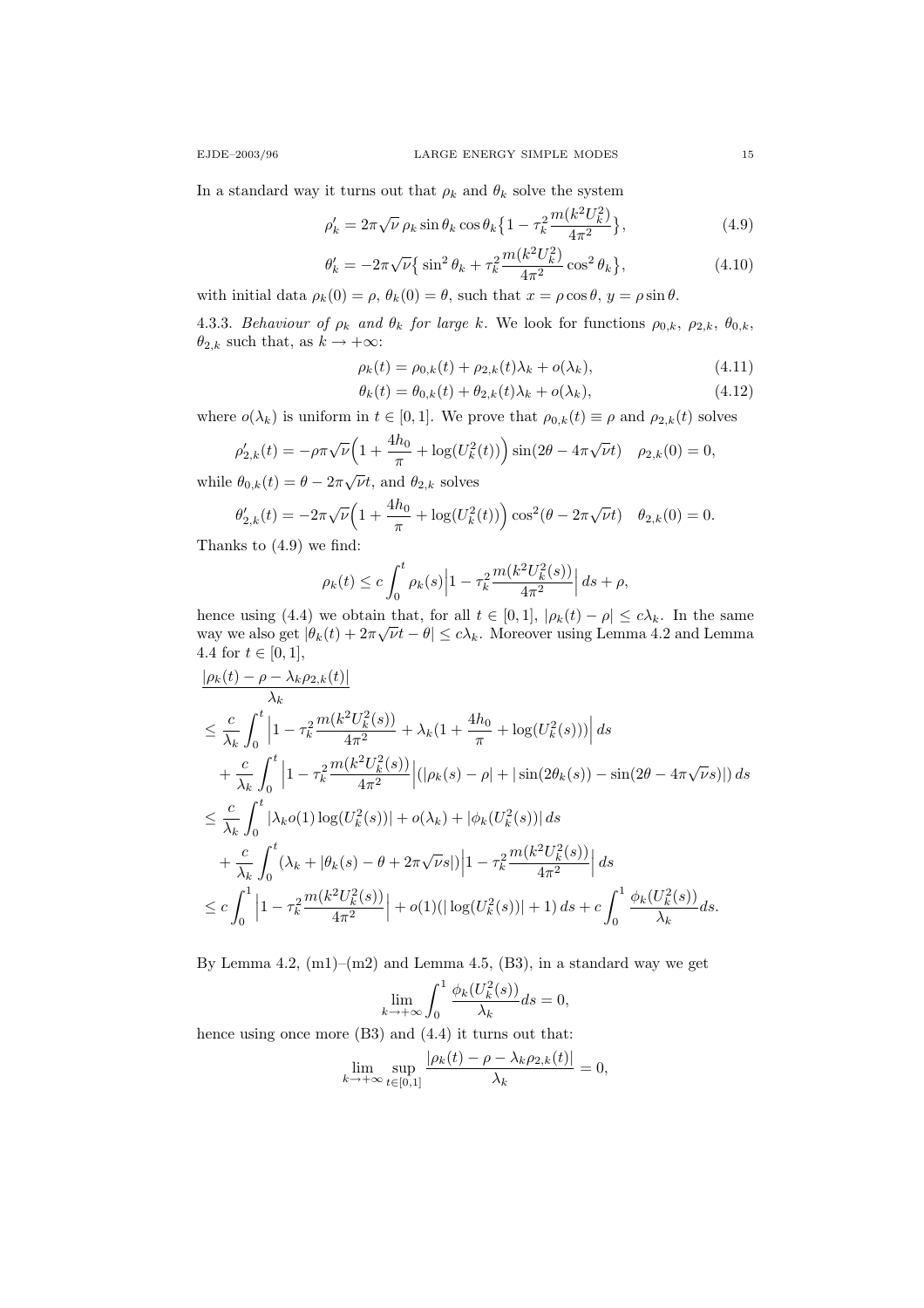that is  $(4.11)$ . In a similar way one can prove also  $(4.12)$ . By Lemma 4.5 we can now pass to limit using Lebesgue's Theorem, then

$$
\lim_{k \to +\infty} \rho_{2,k}(1) = -\pi \sqrt{\nu} \rho \int_0^1 \sin(2\theta - 4\pi \sqrt{\nu} t)(1 + \frac{4h_0}{\pi} + \log(\cos^2(2\pi t)) dt := \rho_{1,\rho,\theta},
$$
  

$$
\lim_{k \to +\infty} \theta_{2,k}(1) = -2\pi \sqrt{\nu} \int_0^1 \cos^2(\theta - 2\pi \sqrt{\nu} t)(1 + \frac{4h_0}{\pi} + \log(\cos^2(2\pi t)) dt := \theta_{1,\rho,\theta},
$$

hence

$$
\rho_k(1) = \rho + \lambda_k \rho_{1,\rho,\theta} + o(\lambda_k), \text{ and } \theta_k(1) = \theta - 2\pi\sqrt{\nu} + \lambda_k \theta_{1,\rho,\theta} + o(\lambda_k).
$$
 (4.13)

4.3.4. Behaviour of  $L_k$  for large k. Now let us denote by  $L_k^{ij}$  the entries of the matrix  $L_k$ . Then it holds true that  $(L_k^{11}, L_k^{21}) = (z_k(1), (4\pi^2\nu)^{-1/2} z'_k(1)),$  where  $z_k$ has initial data  $x = 1$ ,  $y = 0$ , corresponding to  $\rho = 1$ ,  $\theta = 0$ . By (4.8) and (4.13) we obtain that

$$
L_k^{11} = \cos(2\pi\sqrt{\nu}) + \lambda_k(\rho_{1,1,0}\cos(2\pi\sqrt{\nu}) + \theta_{1,1,0}\sin(2\pi\sqrt{\nu})) + o(\lambda_k),
$$
  

$$
L_k^{21} = -\sin(2\pi\sqrt{\nu}) + \lambda_k(-\rho_{1,1,0}\sin(2\pi\sqrt{\nu}) + \theta_{1,1,0}\cos(2\pi\sqrt{\nu})) + o(\lambda_k).
$$

Making the same computations with initial data  $x = 0$ ,  $y = 1$ , corresponding to  $\rho = 1, \, \theta = \pi/2$ , we find that  $L_k^{22} = L_k^{11}$ , and

$$
L_k^{12} = \sin(2\pi\sqrt{\nu}) + \lambda_k(\rho_{1,1,\pi/2}\sin(2\pi\sqrt{\nu}) - \theta_{1,1,\pi/2}\cos(2\pi\sqrt{\nu})) + o(\lambda_k).
$$

We have thus proved that

$$
L_k = R_{\omega_0} + \lambda_k B + o(\lambda_k),
$$

where  $\omega_0 = 2\pi\sqrt{\nu}$ , and B is a matrix whose entries are

$$
b_{11} = b_{22} = (\rho_{1,1,0} \cos(2\pi \sqrt{\nu}) + \theta_{1,1,0} \sin(2\pi \sqrt{\nu})),
$$
  
\n
$$
b_{12} = (\rho_{1,1,\pi/2} \sin(2\pi \sqrt{\nu}) - \theta_{1,1,\pi/2} \cos(2\pi \sqrt{\nu})),
$$
  
\n
$$
b_{21} = (-\rho_{1,1,0} \sin(2\pi \sqrt{\nu}) + \theta_{1,1,0} \cos(2\pi \sqrt{\nu})).
$$

4.3.5. Properties of B. If  $\omega_0 = h\pi$  for some  $h \in \mathbb{Z}$ , then the matrix B becomes

$$
B = \pm \begin{pmatrix} \rho_{1,1,0} & -\theta_{1,1,\pi/2} \\ \theta_{1,1,0} & \rho_{1,1,0} \end{pmatrix}.
$$

In this case we have  $\rho_{1,1,0} = 0$ , indeed it is the integral of a periodic (of period 1) odd function over the interval [0, 1]; therefore  $Tr B = 0$ . Moreover it holds

$$
-\theta_{1,1,\pi/2} = \pi h \int_0^1 \sin^2(\pi ht) \left(1 + \frac{4h_0}{\pi} + \log(\cos^2(2\pi t)\right) dt
$$

$$
\theta_{1,1,0} = -\pi h \int_0^1 \cos^2(\pi ht) \left(1 + \frac{4h_0}{\pi} + \log(\cos^2(2\pi t)\right) dt.
$$

If  $h$  is odd, by Lemma 4.8,  $(S2)$ , computing, one has

$$
-\frac{\theta_{1,1,\pi/2}}{\pi h} = \int_0^1 \frac{1 - \cos(2h\pi t)}{2} \left(1 + \frac{4h_0}{\pi} + \log(\cos^2 2\pi t)\right) dx
$$
  
=  $\left(1 + \frac{4h_0}{\pi}\right) \frac{1}{2} + \frac{1}{\pi} \int_0^{\pi/2} \log(\cos^2 x) dx - \frac{1}{4\pi} \int_0^{2\pi} \cos(ht) \log(\cos^2 t) dt$   
=  $-1/2;$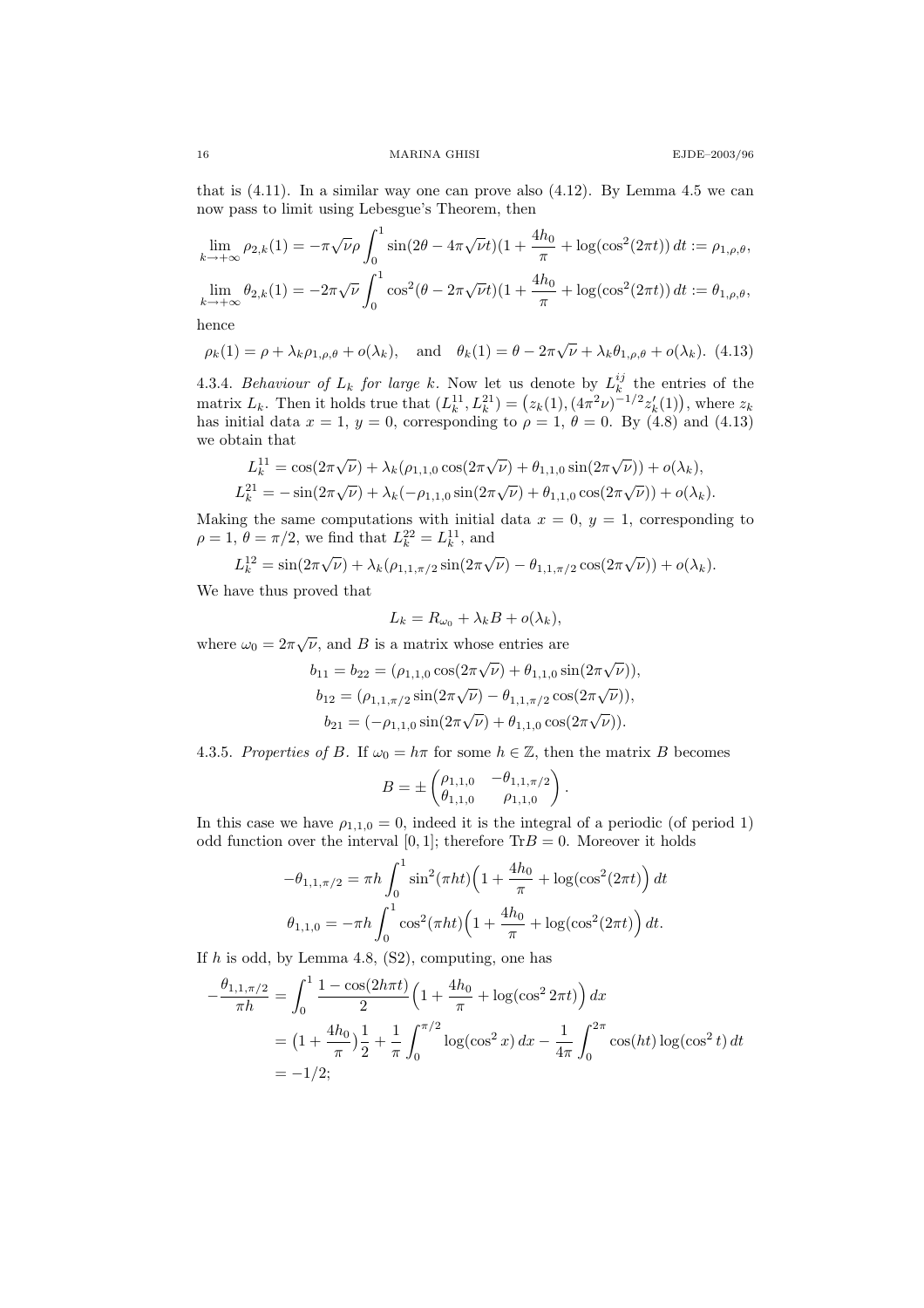indeed in this case

$$
\int_0^{\pi} \cos(ht) \log(\cos^2 t) dt = -\int_{\pi}^{2\pi} \cos(ht) \log(\cos^2 t) dt.
$$

In an analogous way we get also

$$
\frac{\theta_{1,1,0}}{\pi h} = \frac{1}{2} = -\frac{\theta_{1,1,\pi/2}}{\pi h}.
$$

If  $h = 2j$  is even, then using once more Lemma 4.8 and computing, one has

$$
-\frac{\theta_{1,1,\pi/2}}{2\pi j} = \int_0^1 (1 + \frac{4h_0}{\pi}) \sin^2(2\pi j t) dt + \frac{1}{2\pi} \int_0^{2\pi} \sin^2(jx) \log(\cos^2 x) dx
$$
  
=  $(1 + \frac{4h_0}{\pi})\frac{1}{2} + \frac{1}{\pi} \left(\frac{(-1)^j \pi}{2j} + \int_0^{\pi/2} \log(\cos^2 x) dx\right)$   
=  $-\frac{1}{2} + \frac{(-1)^j}{2j} < 0.$ 

Since  $\nu \neq 1$ , hence we get  $j \neq 1$ ; then work as before we find

$$
\frac{\theta_{1,1,0}}{2\pi j} = \frac{1}{2} + \frac{(-1)^j}{2j} > 0.
$$

We have hence proved that in all cases  $B$  satisfies hypothesis (iv) of Proposition 4.7.

4.3.6. Proof of Theorem 3.2. By Subsections 4.3.4 and 4.3.5 and Theorem 3.1 we get that  $L_k$  satisfies all the assumptions of Proposition 4.7. Therefore statements (1)–(5) of Theorem 3.2 follow from the corresponding statements of Proposition 4.7.

4.4. Orbital stability. In proofs, we need expansions of solutions of Cauchy problems depending on some small parameter. We will always work formally as follows. Assume that the Cauchy problem is

$$
Z' = F(Z, \mu), \quad Z(0) = \Phi(\mu), \tag{4.14}
$$

where  $\mu$  is the small parameter, and  $Z(t) \in \mathbb{R}^k$  is the unknown. Then we look for an expansion like

$$
Z(t) = Z_0(t) + Z_1(t)\mu + Z_2(t)\mu^2 + \ldots + Z_h(t)\mu^h + o(\mu^h). \tag{4.15}
$$

We replace  $Z$  in  $(4.14)$  with this expression, and using the Taylor formula, we write also  $F(Z, \mu)$  and  $\Phi(\mu)$  as polynomials of degree h in  $\mu$  (in the first case the coefficients depend on  $Z_0, Z_1, \ldots Z_h$ ) plus  $o(\mu^h)$ . Finally, considering the coefficients of  $\mu^0, \mu^1, \ldots, \mu^h$ , we find the Cauchy problems solved by  $Z_0, Z_1, \ldots, Z_h$ .

It is well known that, if  $F$  and  $\Phi$  are smooth enough, then this procedure can be rigorously justified, and that (4.15) turns out to be uniform on bounded time intervals. To avoid useless terms in writing expansion (4.15), we always omit from the beginning the terms which a posteriori would turn out to be zero.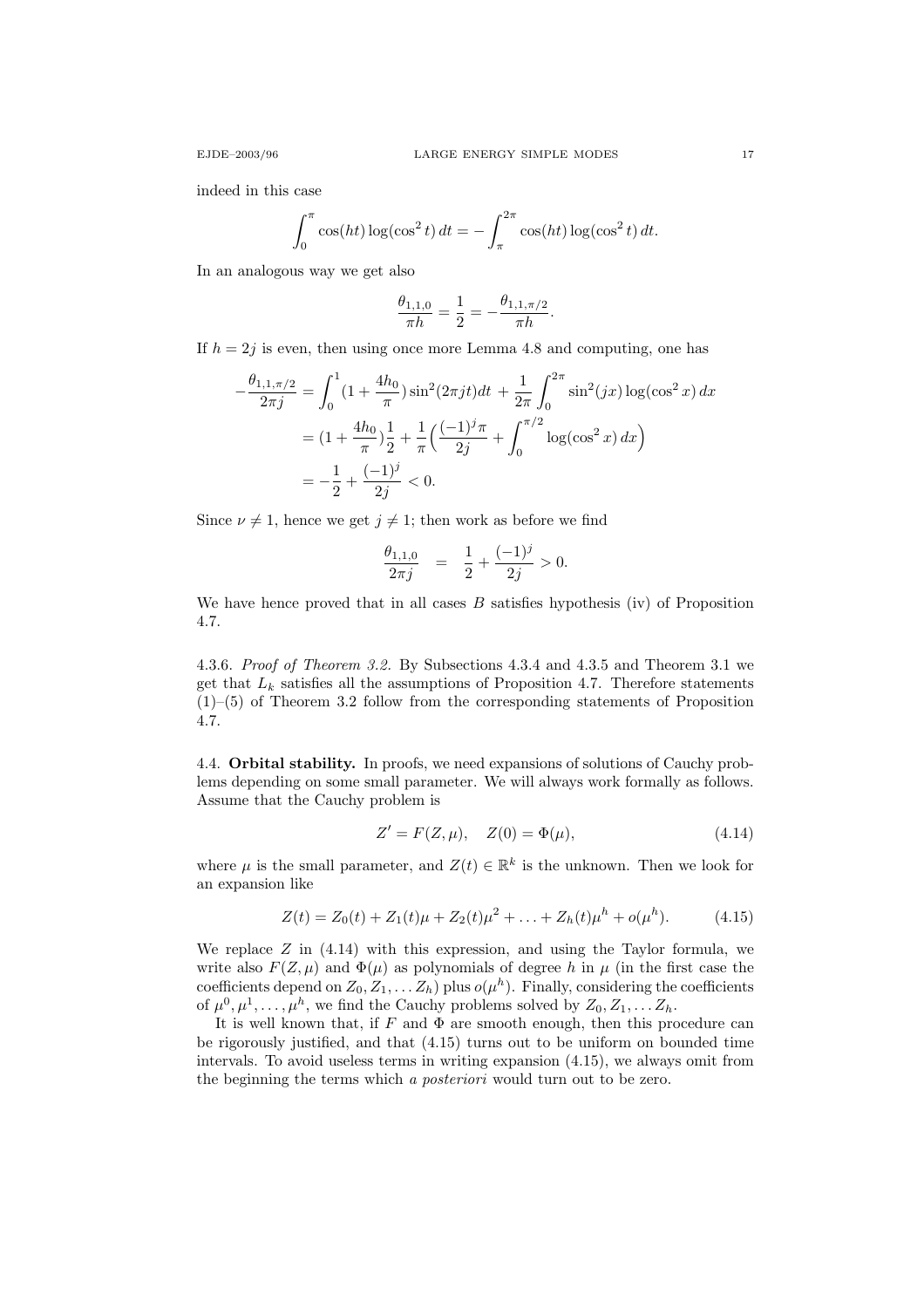4.4.1. Taylor expansions in ρ for k fixed. In this section k will be fixed. We compute the first three terms in the Taylor expansion in a neighborhood of  $(0,0)$  of the Poincaré map  $P_k$  associated with the simple mode  $U_k$  given in (4.3). In order to fix notations, we write once more the definition of  $P_k$ , following section 2.2.2.

Given  $(x, y) \in \mathcal{U}_k$  we consider the solution of the system

$$
W'' + \tau_k^2 m(k^2 W^2 + Z^2)W = 0, \quad W(0) = \alpha, \quad W'(0) = 0,\tag{4.16}
$$
\n
$$
W'' + \tau_k^2 m(k^2 W^2 + Z^2)W = 0, \quad W(0) = \alpha, \quad W'(0) = 0,\tag{4.17}
$$

$$
Z'' + \nu \tau_k^2 m (k^2 W^2 + Z^2) Z = 0, \quad Z(0) = x, \quad Z'(0) = 2\pi \sqrt{\nu} y,
$$
 (4.17)

where  $\alpha$  is the positive solution of

$$
\frac{4\pi^2 y^2}{k^2} + \frac{\tau_k^2}{k^2} M(k^2 \alpha^2 + x^2) = \frac{\tau_k^2}{k^2} M(k^2).
$$

Let T be the smallest  $t > 0$  such that  $W'(t) = 0$  and  $W(t) > 0$ . Then

$$
P_k(x,y) := (Z(T), (4\pi^2 \nu)^{-1/2} Z'(T)).
$$

Since we plan to use polar coordinates we assume that  $x = \rho \cos \theta$ ,  $y = \rho \sin \theta$ .

Formally this definition is very similar to the definition of  $L_k$ . However the situation is here much more complicated, because  $\alpha$  depends on k,  $\rho$ ,  $\theta$ , hence also W, Z and T depend on k,  $\rho$ ,  $\theta$ . We use capital letters to avoid confusion with the corresponding functions used in the study of the linear term. We also write  $W(k, \rho, \theta, t)$ ,  $\alpha(k, \rho, \theta)$ , and so on, to recall the dependence on all these variables. The symbol  $'$  will always denote differentiation with respect to the time variable  $t$ .

In this first part of the proof we consider the asymptotic behaviour of these functions as  $\rho \to 0^+$  (k fixed). All the terms  $o(\rho^j)$  we introduce are uniform on  $\theta \in [0, 2\pi]$ , and on t belonging to any bounded time interval.

**Asymptotic behaviour of**  $\alpha$ **.** We prove that as  $\rho \rightarrow 0^+$ , we have that

$$
\alpha(k,\rho,\theta) = 1 - \frac{1}{2k^2} \left[ \frac{4\pi^2 \sin^2 \theta}{\tau_k^2 m(k^2)} - \cos^2 \theta \right] \rho^2 + o(\rho^3). \tag{4.18}
$$

Since  $\alpha(k, 0, \theta) = 1$  we look for an expansion of  $\alpha$  as

$$
\alpha(k, \rho, \theta) = 1 + \alpha_2(k, \theta)\rho^2 + o(\rho^3).
$$

Since

$$
\frac{4\pi^2\rho^2\sin^2\theta}{k^2} + \int_0^{\alpha^2 + (\rho^2\cos^2\theta)/k^2} \tau_k^2 m(k^2s) ds = \int_0^1 \tau_k^2 m(k^2s) ds,
$$

then taking into account the Taylor expansions,

$$
\frac{4\pi^2\rho^2\sin^2\theta}{k^2} + \tau_k^2 m(k^2) \left(1 - \alpha^2 - \rho^2 \frac{\cos^2\theta}{k^2}\right) + o(\rho^3) = 0.
$$

Hence thesis follows immediately by

$$
\frac{4\pi^2 \rho^2 \sin^2 \theta}{k^2} + \tau_k^2 m(k^2) \left( -2\alpha_2(k,\theta) - \frac{\cos^2 \theta}{k^2} \right) \rho^2 + o(\rho^3) = 0.
$$

Polar coordinates for Z. We argue as in section 4.3.2. Setting

$$
X(k, \rho, \theta, t) = Z(k, \rho, \theta, t), \quad Y(k, \rho, \theta, t) = (\nu 4\pi^2)^{-1/2} Z'(k, \rho, \theta, t),
$$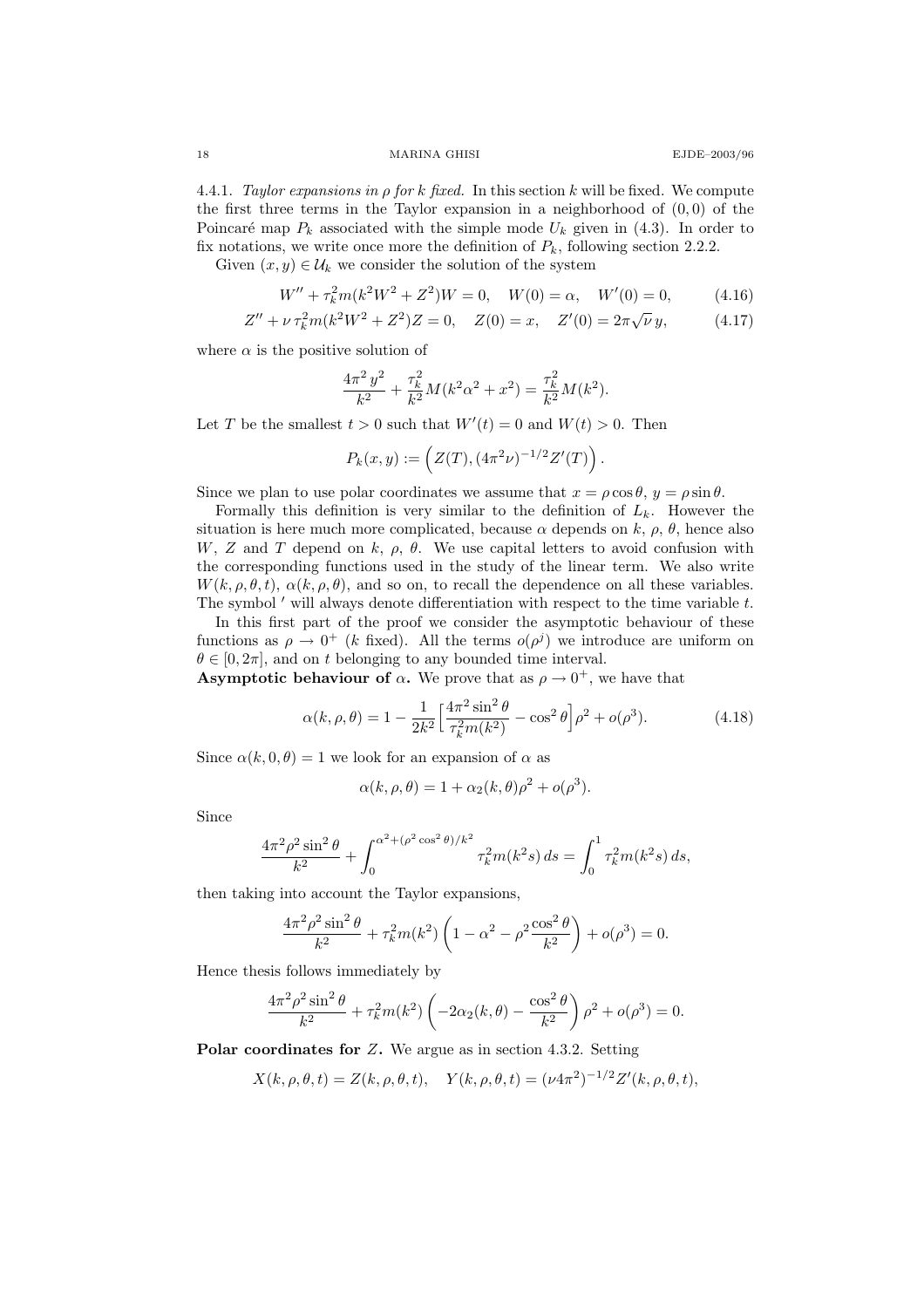and using polar coordinates  $R(k, \rho, \theta, t)$ ,  $\Theta(k, \rho, \theta, t)$  such that  $X = R \cos \Theta$ ,  $Y =$  $R\sin\Theta$ , it turns out that R and  $\Theta$  solve the system

$$
R' = 2\pi\sqrt{\nu} R \sin\Theta \cos\Theta \{1 - \frac{\tau_k^2 m (k^2 W^2 + R^2 \cos^2 \Theta)}{4\pi^2} \}, \quad R(k, \rho, \theta, 0) = \rho,
$$
\n(4.19)\n
$$
\Theta' = -2\pi\sqrt{\nu} \{ \sin^2\Theta + \frac{\tau_k^2 m (k^2 W^2 + R^2 \cos^2 \Theta)}{4\pi^2} \cos^2\Theta \}, \quad \Theta(k, \rho, \theta, 0) = \theta.
$$
\n(4.20)

Asymptotic behaviour of W, R,  $\Theta$ . We look for functions  $W_0$ ,  $W_2$ ,  $R_1$ ,  $R_3$ ,  $\Theta_0$ ,  $\Theta_2$  such that, as  $\rho \to 0^+,$ 

$$
W(k, \rho, \theta, t) = W_0(k, \theta, t) + W_2(k, \theta, t)\rho^2 + o(\rho^3),
$$
\n(4.21)

$$
R(k, \rho, \theta, t) = R_1(k, \theta, t)\rho + R_3(k, \theta, t)\rho^3 + o(\rho^3),
$$
\n(4.22)

$$
\Theta(k,\rho,\theta,t) = \Theta_0(k,\theta,t) + \Theta_2(k,\theta,t)\rho^2 + o(\rho^3). \tag{4.23}
$$

Using these expansions, we have

$$
m(k^2W^2 + Z^2) = m (k^2W_0^2 + (2k^2W_0W_2 + R_1^2\cos^2\Theta_0)\rho^2 + o(\rho^3))
$$
  
=  $m(k^2W_0^2) + m'(k^2W_0^2)(2W_0W_2k^2 + R_1^2\cos^2\Theta_0)\rho^2 + o(\rho^3).$  (4.24)

Setting  $(4.21)$ ,  $(4.24)$ , and  $(4.18)$  in equation  $(4.16)$ , and looking at the terms without  $\rho$ , we find that  $W_0$  solves

$$
W_0'' + \tau_k^2 m(k^2 W_0^2) W_0 = 0, \quad W_0(k, \theta, 0) = 1, \quad W_0'(k, \theta, 0) = 0,
$$
 (4.25)

while, looking at the terms in  $\rho^2$ , we find that  $W_2$  solves

$$
W_2'' + \tau_k^2 m(k^2 W_0^2) W_2 + \tau_k^2 m'(k^2 W_0^2) (2W_0 W_2 k^2 + R_1^2 \cos^2 \Theta_0) W_0 = 0, \quad (4.26)
$$

with initial data

$$
W_2(k,\theta,0) = -\frac{1}{2k^2} \left[ \frac{4\pi^2 \sin^2 \theta}{\tau_k^2 m(k^2)} - \cos^2 \theta \right], \quad W_2'(k,\theta,0) = 0. \tag{4.27}
$$

From (4.25) we can see that  $W_0$  is just the simple mode  $U_k$ . In particular, it is independent on  $\theta$ , and so from now on we write  $U_k(t)$ , instead of  $W_0(k, \theta, t)$ . Setting  $(4.22)$ ,  $(4.23)$ , and  $(4.24)$  in equation  $(4.19)$ , and looking at the terms in  $\rho$ , we find that  $R_1$  solves

$$
R_1' = 2\pi\sqrt{\nu} \left\{ 1 - \frac{\tau_k^2 m(k^2 U_k^2)}{4\pi^2} \right\} R_1 \cos \Theta_0 \sin \Theta_0, \quad R_1(k, \theta, 0) = 1. \tag{4.28}
$$

In an analogous way, looking at the terms without  $\rho$  in (4.20), we find that  $\Theta_0$ solves

$$
\Theta_0' = -2\pi\sqrt{\nu}\left\{\sin^2\Theta_0 + \frac{\tau_k^2 m(k^2 U_k^2)}{4\pi^2}\cos^2\Theta_0\right\}, \quad \Theta_0(k,\theta,0) = \theta. \tag{4.29}
$$

Finally, using in equation (4.20) expansions (4.22), (4.23), and (4.24), and recalling that by Taylor formula

$$
\sin^2 \Theta = \sin^2 \Theta_0 + 2\rho^2 \Theta_2 \cos \Theta_0 \sin \Theta_0 + o(\rho^2),
$$
  

$$
\cos^2 \Theta = \cos^2 \Theta_0 - 2\rho^2 \Theta_2 \cos \Theta_0 \sin \Theta_0 + o(\rho^2),
$$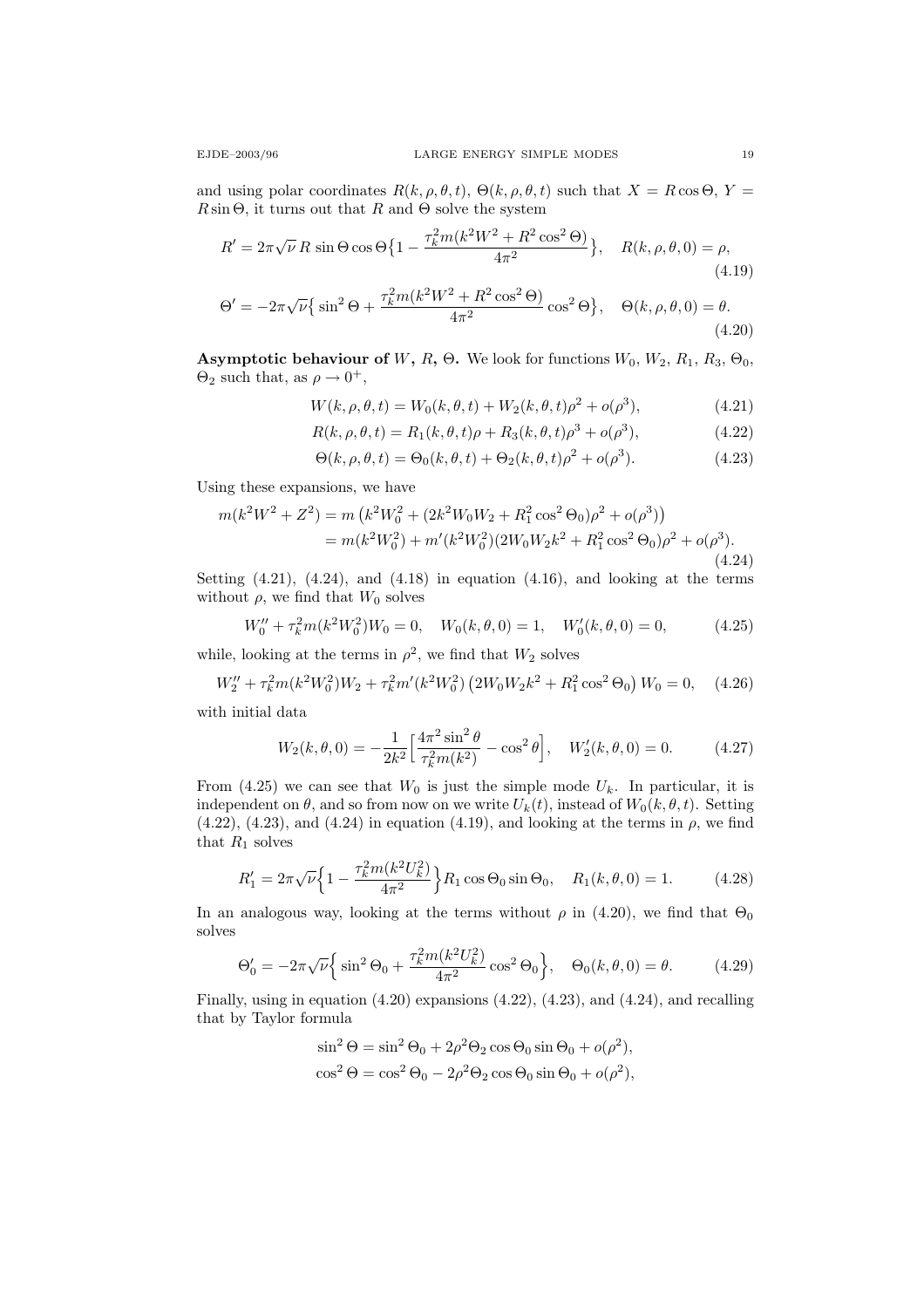looking at the terms in  $\rho^2$ , we find that  $\Theta_2$  solves

$$
\Theta'_{2} = -2\pi\sqrt{\nu}\Big{2\Theta_{2}\cos\Theta_{0}\sin\Theta_{0}\Big{[1-\frac{\tau_{k}^{2}m(k^{2}U_{k}^{2})}{4\pi^{2}}\Big]} + \frac{\tau_{k}^{2}m'(k^{2}U_{k}^{2})}{4\pi^{2}}\cos^{2}\Theta_{0}\Big{[2k^{2}U_{k}W_{2} + R_{1}^{2}\cos^{2}\Theta_{0}\Big]}\Big{}, \quad \Theta_{2}(k,\theta,0) = 0.
$$
\n(4.30)

We do not write the equation for  $R_3$  because we don't need it in the sequel. **Asymptotic behaviour of T.** We prove that, as  $\rho \to 0^+,$ 

$$
T(k, \rho, \theta) = 1 + T_2(k, \theta)\rho^2 + o(\rho^3),
$$
\n(4.31)

where

$$
T_2(k,\theta) = \frac{W_2'(k,\theta,1)}{\tau_k^2 m(k^2)}.
$$
\n(4.32)

It is natural to look for an expansion like (4.31) since for  $\rho = 0$ , W is exactly the simple mode  $U_k$ . Replacing the expansions of W and T in the condition  $W'(T) = 0$ we obtain that

$$
0 = W'(k, \rho, \theta, T(k, \rho, \theta))
$$
  
=  $U'_k(T(k, \rho, \theta)) + \rho^2 W'_2(k, \theta, T(k, \rho, \theta)) + o(\rho^3)$   
=  $U'_k(1) + \rho^2 \{U''_k(1)T_2(k, \theta) + W'_2(k, \theta, 1)\} + o(\rho^3)$ . (4.33)

The first summand is zero. Moreover by equation (4.3)

$$
U''_k(1) = U''_k(0) = -\tau_k^2 m\left(k^2 U_k^2(0)\right) U_k(0) = -\tau_k^2 m(k^2).
$$

Setting equal to zero the coefficient of  $\rho^2$  in (4.33), and using the last equality, we get (4.32). It is easy to see that with this choice also condition  $U(T) > 0$  is satisfied for  $\rho$  small.

Asymptotic behaviour of the Poincaré map. Using the expansions in  $(4.22)$ - $(4.23)-(4.31)$ , we obtain that

$$
\Theta(k,\rho,\theta,T(k,\rho,\theta)) = \Theta_0(k,\theta,T(k,\rho,\theta)) + \Theta_2(k,\theta,T(k,\rho,\theta))\rho^2 + o(\rho^3)
$$
  
= 
$$
\Theta_0(k,\theta,1) + {\Theta'_0(k,\theta,1)T_2(k,\theta) + \Theta_2(k,\theta,1)}\rho^2 + o(\rho^3),
$$

and similarly

$$
R(k, \rho, \theta, T(k, \rho, \theta)) = R_1(k, \theta, 1)\rho + \{R'_1(k, \theta, 1)T_2(k, \theta) + R_3(k, \theta, 1)\}\rho^3 + o(\rho^3).
$$

Therefore, in polar coordinates the Poincaré map is

$$
P_k\begin{pmatrix} \rho \\ \theta \end{pmatrix} = \begin{pmatrix} R(k, \rho, \theta, T(k, \rho, \theta)) \\ \Theta(k, \rho, \theta, T(k, \rho, \theta)) \end{pmatrix} = \begin{pmatrix} \alpha_1(k, \theta)\rho \\ \beta_0(k, \theta) \end{pmatrix} + \begin{pmatrix} \alpha_3(k, \theta)\rho^3 \\ \beta_2(k, \theta)\rho^2 \end{pmatrix} + o(\rho^3),
$$

where

$$
\alpha_1(k, \theta) = R_1(k, \theta, 1), \n\alpha_3(k, \theta) = R'_1(k, \theta, 1)T_2(k, \theta) + R_3(k, \theta, 1), \n\beta_0(k, \theta) = \Theta_0(k, \theta, 1), \n\beta_2(k, \theta) = \Theta'_0(k, \theta, 1)T_2(k, \theta) + \Theta_2(k, \theta, 1).
$$
\n(4.34)

Let us now recall that if we choose coordinates where  $L_k$  is written in the canonical form of a rotation, then, in the corresponding polar coordinates,  $P_k$  becomes

$$
P_k\begin{pmatrix}I\\ \sigma\end{pmatrix} = \begin{pmatrix}I + a(k,\sigma)I^3\\ \sigma - \omega_k + b(k,\sigma)I^2\end{pmatrix} + o(I^3).
$$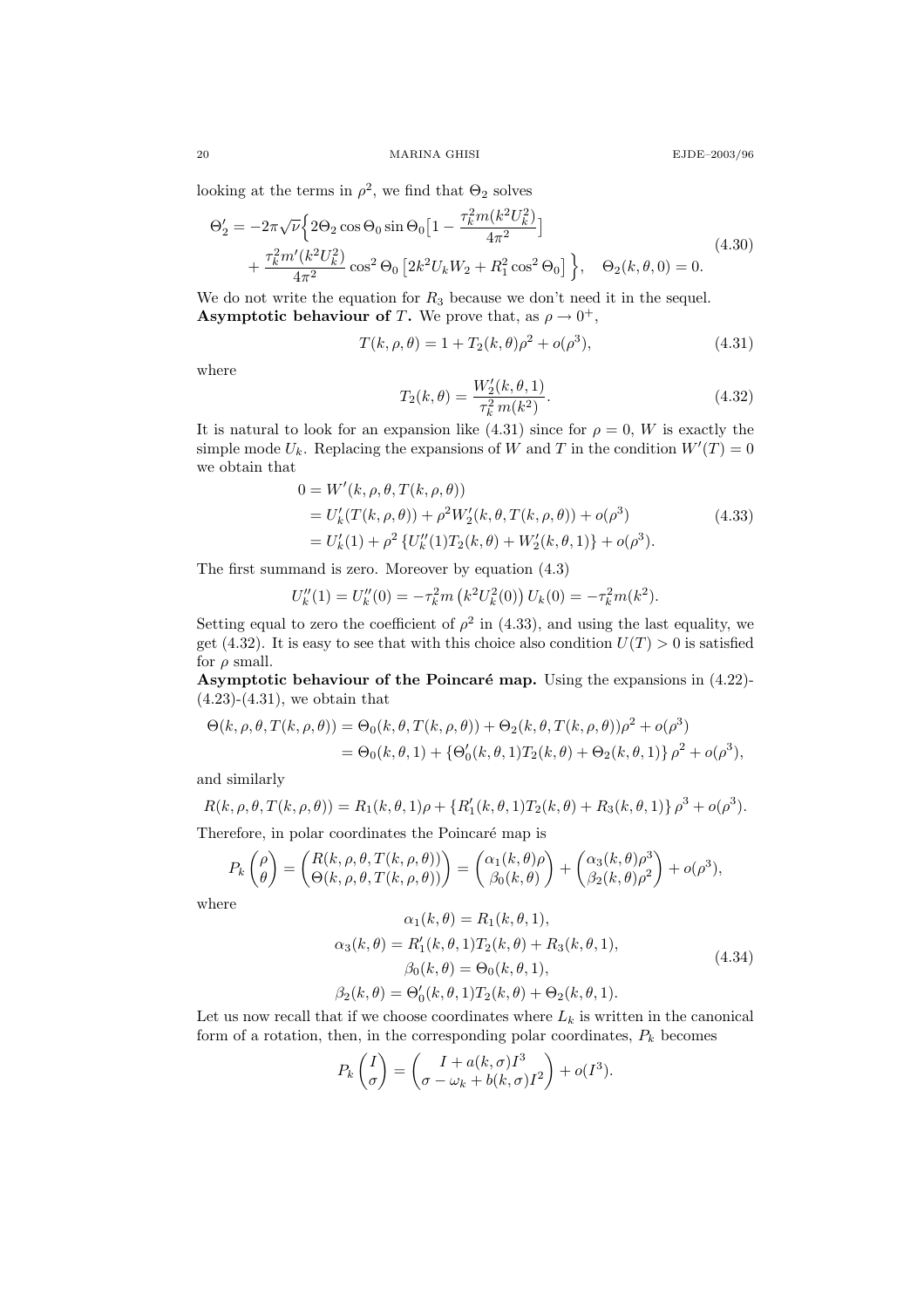The coordinate change from the cartesian coordinates  $(X, Y)$  to the original coordinates  $(x, y)$  is given by the diagonal matrix  $D(k)$  introduced in Theorem 3.2. The expression of the corresponding change  $D_*(k)$  from  $(I, \sigma)$  to  $(\rho, \theta)$  is not so simple: it is given by

$$
\rho = \alpha_*(k, \sigma)I, \quad \theta = \delta_*(k, \sigma), \tag{4.35}
$$

where  $\alpha_*(k,\sigma) = \left\{ \cos^2 \sigma + \delta^2(k) \sin^2 \sigma \right\}^{1/2}$ , and  $\delta_*(k,\sigma) = \arctan(\delta(k) \tan \sigma)$  for  $\sigma \in (-\pi/2, \pi/2)$ , and similarly for all other values of  $\sigma$ . If we denote the inverse change by  $D^*(k) := [D_*(k)]^{-1}$ , then his components  $\alpha^*(k, \theta)\rho$  and  $\delta^*(k, \theta)$  are defined in analogy with  $\alpha_*, \delta_*,$  but with  $\delta^{-1}(k)$  instead of  $\delta(k)$ .

Considering the second component of  $P_k^* = D^*(k)P_kD_*(k)$  we have that, up to  $o(I^3),$ 

$$
\sigma - \omega(k) + b(k, \sigma)I^2 = \delta^* [k, \beta_0(k, \delta_*(k, \sigma)) + \beta_2(k, \delta_*(k, \sigma)) \cdot \alpha_*^2(k, \sigma) I^2],
$$

so that, making the Taylor expansion of the right hand side and looking at the coefficients of  $I^2$ , it turns out that

$$
b(k,\sigma)=\frac{\partial \delta^*}{\partial \theta}\left[k,\beta_0(k,\delta_*(k,\sigma))\right]\cdot\beta_2(k,\delta_*(k,\sigma))\cdot\alpha_*^2(k,\sigma).
$$

4.4.2. Behaviour for large k of coefficients in Taylor expansions. Behaviour of the coordinate change By statement (5) of Theorem 3.2 we obtain:

$$
\alpha_*(k,\sigma) \to (\cos^2 \sigma + \delta^2 \sin^2 \sigma)^{1/2} = \mu_0(\sigma) \ge c > 0,
$$
\n(4.36)

$$
\delta_*(k,\sigma) \to \arctan(\delta \tan(\sigma)) = \mu_1(\sigma), \quad \sigma \in \left(-\frac{\pi}{2}, \frac{\pi}{2}\right), \tag{4.37}
$$

$$
\frac{\partial \delta_*}{\partial \sigma}(k,\sigma) \to \delta \frac{1 + \tan^2 \sigma}{1 + \delta^2 \tan^2 \sigma} = \mu_2(\sigma) \ge c > 0,
$$
\n(4.38)

as  $k \to +\infty$ , uniformly in  $\sigma$ . The same holds true for the inverse change  $D^*(k)$ . **Behaviour of**  $W_2$  We prove that

$$
|W_2(k, \theta, t)| + |W_2(k, \theta, t)'| \le c \frac{\log k}{k^2} \quad \forall \, t \in [0, 1]. \tag{4.39}
$$

Indeed let us set

$$
E(k,t) = |W_2(k,\theta,t)|^2 + |W_2(k,\theta,t)'|^2.
$$

Thanks to (4.26), since  $m' \geq 0$ , in a standard way we get

$$
E'(k,t) \leq E(k,t)[1 + \tau_k^2 m(k^2 U_k(t)^2) + 2\tau_k^2 m'(k^2 U_k(t)^2)k^2 U_k(t)^2] + \tau_k^2 m'(k^2 U_k(t)^2)R_1^2(k, \theta, t)|U_k(t)|\sqrt{E(k, t)}.
$$

Now, using (U4),  $m' \geq 0$ , Lemma 4.4 and (4.1) we obtain:

$$
\tau_k^2 m(k^2 U_k(t)^2) \le \tau_k^2 m(k^2) \le c; \tag{4.40}
$$

$$
\tau_k^2 m'(k^2 U_k(t)^2) k^2 U_k(t)^2 \le \tau_k^2 m(k^2) \frac{m'(k^2 U_k(t)^2) k^2 U_k(t)^2}{m(k^2 U_k(t)^2)} \le c; \tag{4.41}
$$

$$
\tau_k^2 m'(k^2 U_k(t)^2) |U_k(t)| \le c \frac{m'(k^2 U_k(t)^2)}{m(k^2 U_k(t)^2)} |U_k(t)| \le c \frac{|U_k(t)|}{1 + k^2 U_k(t)^2}.
$$
 (4.42)

Moreover, by (4.28) we obtain that the function  $R_1(k, \theta, t)$  is bounded in [0, 1]. Therefore, integrating on  $[0, t]$  the inequality

$$
E'(k, s) \le c E(k, s) + c \sqrt{E(k, s)} \frac{|U_k(s)|}{1 + k^2 U_k(s)^2}
$$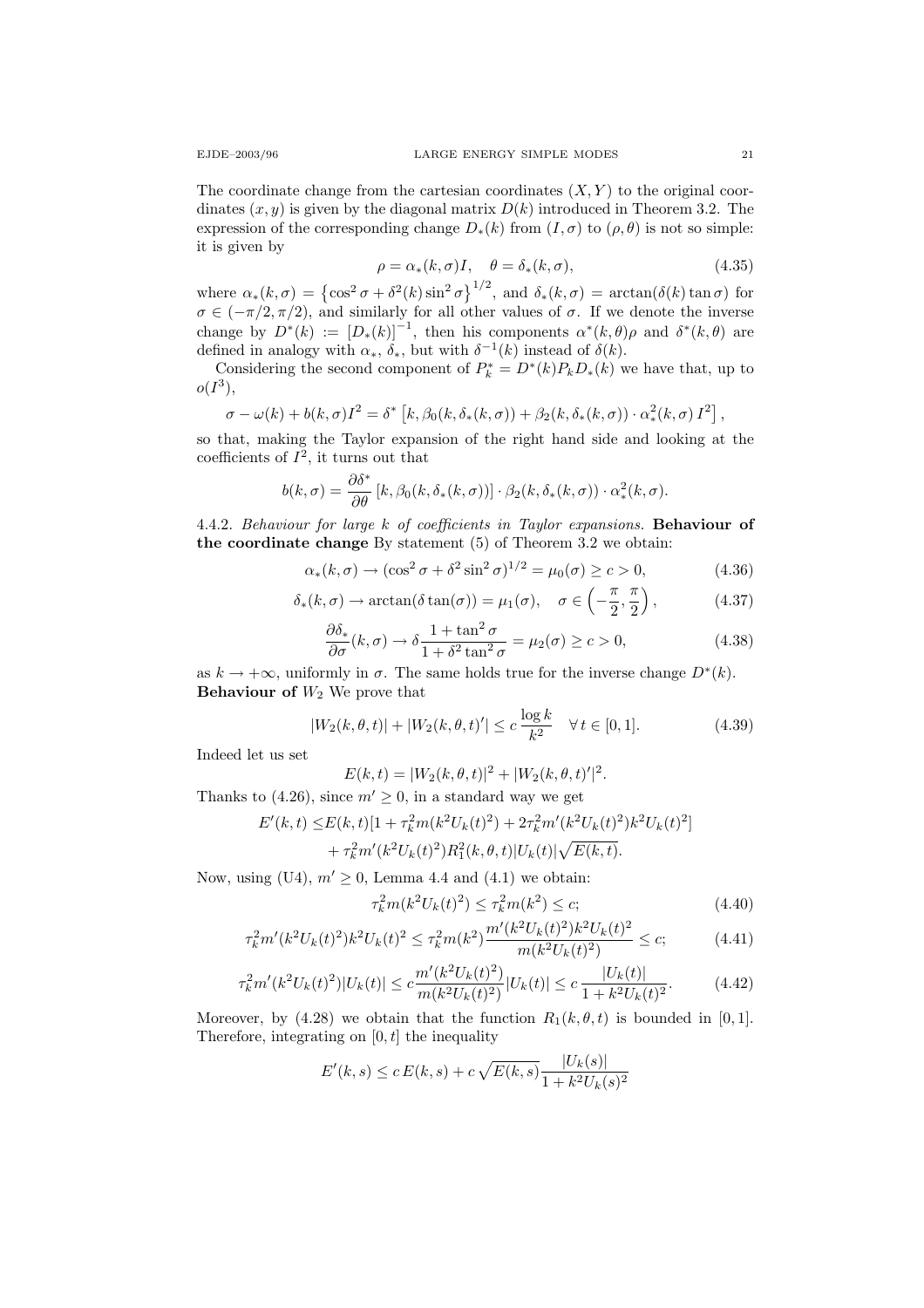and using Lemma 4.6 and (4.27) we get the desired estimate. Behaviour of  $\Theta_2$  We prove that

$$
\liminf_{k \to +\infty} -km(k^2) \int_0^{2\pi} \frac{\partial \delta^*}{\partial \theta} \left[ k, \beta_0(k, \delta_*(k, \sigma)) \right] \Theta_2(k, \delta_*(k, \sigma), 1) \alpha^2_*(k, \sigma) d\sigma > 0. \tag{4.43}
$$

To this end we need the following lemmata.

**Lemma 4.9.** The function  $\Theta_2$  satisfies  $km(k^2)|\Theta_2(k,\theta,t)| \leq c$  for all  $t \in [0,1],$  $k \geq \overline{k}$ .

Proof. Integrating (4.30) we find

$$
\Theta_2(k,\theta,t) = -2\pi\sqrt{\nu} \int_0^t \sin(2\Theta_0(k,\theta,s)) \left(1 - \frac{\tau_k^2}{4\pi^2} m(k^2 U_k^2(s))\right) \Theta_2(k,\theta,s) ds
$$
  

$$
-2\pi\sqrt{\nu} \int_0^t 2k^2 \frac{\tau_k^2}{4\pi^2} m'(k^2 U_k^2(s)) \cos^2(\Theta_0(k,\theta,s)) U_k(s) W_2(k,\theta,s) ds
$$
  

$$
-2\pi\sqrt{\nu} \int_0^t \frac{\tau_k^2}{4\pi^2} m'(k^2 U_k^2(s)) \cos^4(\Theta_0(k,\theta,s)) R_1(k,\theta,s) ds.
$$

Hence by  $m' \ge 0$ , Lemma 4.4, (4.39), (4.42) and Lemma 4.6 we obtain

$$
|\Theta_2(k,\theta,t)| \le c \int_0^t \left| 1 + \frac{\tau_k^2}{4\pi^2} m(k^2) \right| |\Theta_2(k,\theta,s)| + \frac{m'(k^2 U_k^2(s))}{m(k^2)} (|U_k(s)| \log k + 1) ds
$$
  
\n
$$
\le c \int_0^t |\Theta_2(k,\theta,s)| ds + \frac{c}{km(k^2)} + c \log k \int_0^t \frac{|U_k(s)|}{1 + k^2 U_k^2(s)} ds
$$
  
\n
$$
\le c \int_0^t |\Theta_2(k,\theta,s)| ds + \frac{c}{km(k^2)} + \frac{c \log^2 k}{k^2}.
$$

Hence thesis follows by Lemma 4.3, (M1), and Gronwall's Lemma.

$$
\square
$$

Lemma 4.10. The next equality holds:

$$
\liminf_{k \to +\infty} -km(k^2)\Theta_2(k,\theta,1) = 2\pi\sqrt{\nu}\liminf_{k \to +\infty} \int_0^1 km'(k^2U_k(s)^2)\cos^4(\theta - 2\pi\sqrt{\nu}s) ds.
$$

Proof. Integrating equation (4.30) we find:

$$
- km(k^{2})\Theta_{2}(k, \theta, 1)
$$
  
=  $2\pi\sqrt{\nu} \int_{0}^{1} \sin(2\Theta_{0}(k, \theta, t))km(k^{2}) \Big(1 - \frac{\tau_{k}^{2}}{4\pi^{2}}m(k^{2}U_{k}^{2}(t))\Big) \Theta_{2}(k, \theta, t) dt$   
+  $2\pi\sqrt{\nu} \int_{0}^{1} 2\frac{\tau_{k}^{2}}{4\pi^{2}}k^{3}m(k^{2})\cos^{2}(\Theta_{0}(k, \theta, t))m'(k^{2}U_{k}(t)^{2})U_{k}(t)W_{2}(k, \theta, t) dt$   
+  $2\pi\sqrt{\nu} \int_{0}^{1} \frac{\tau_{k}^{2}}{4\pi^{2}}m(k^{2})kR_{1}^{2}(k, \theta, t)m'(k^{2}U_{k}(t)^{2})\cos^{4}(\Theta_{0}(k, \theta, t)) dt.$ 

Now we estimate all terms in previous equality. Using Lemma 4.9 and Lemma 4.6 we obtain

$$
\int_0^1 \left| \sin(2\Theta_0(k,\theta,t))km(k^2) \left(1 - \frac{\tau_k^2}{4\pi^2}m(k^2U_k^2(t))\right) \Theta_2(k,\theta,t) \right| dt
$$
\n
$$
\leq \int_0^1 \left|1 - \frac{\tau_k^2}{4\pi^2}m(k^2U_k^2(t))\right| dt \leq c\lambda_k.
$$
\n(4.44)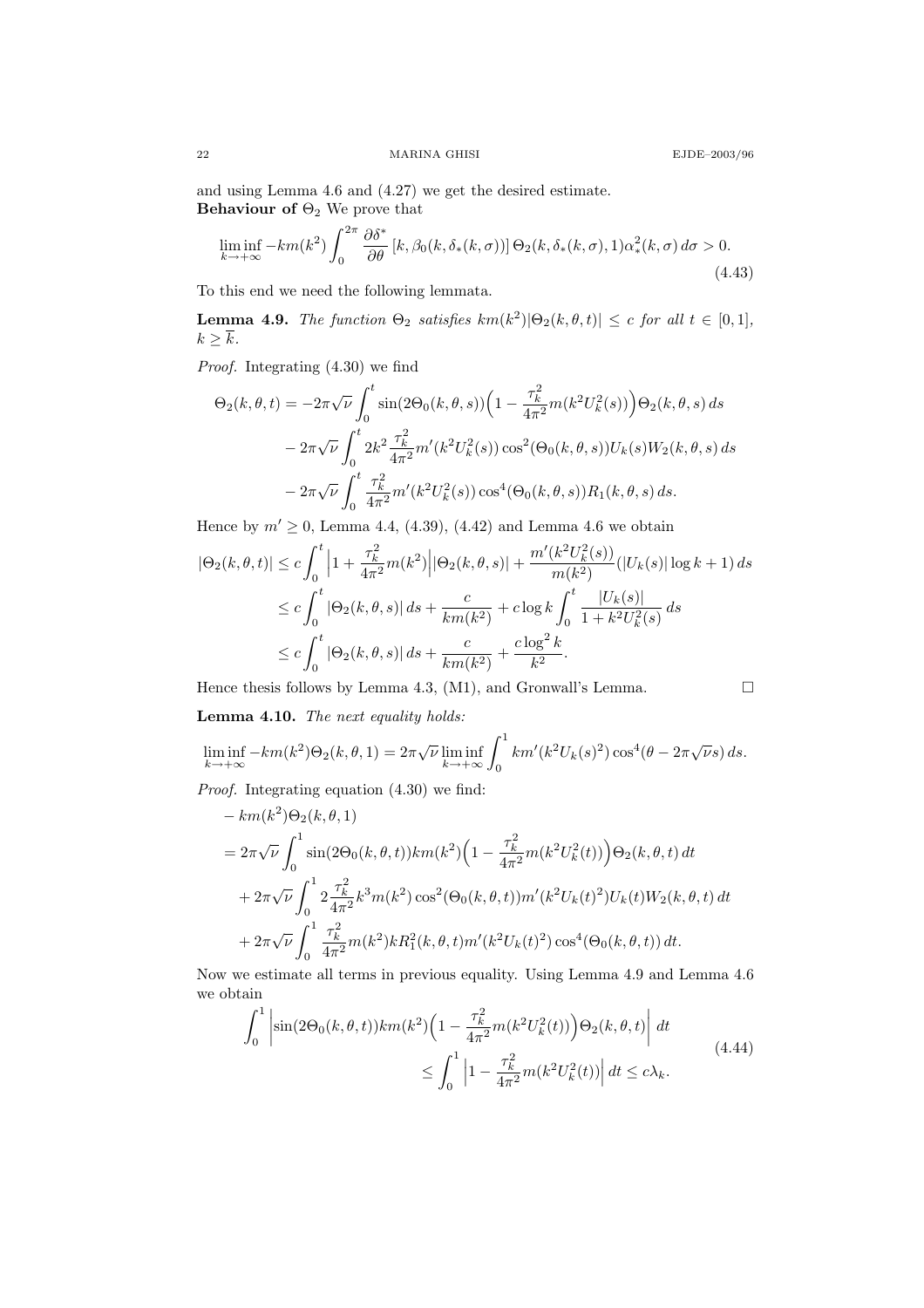Thanks to  $(4.39)$ ,  $(4.42)$ , Lemma 4.6, Lemma 4.3 (property  $(M1)$ ) we also obtain

$$
\int_{0}^{1} \left| \frac{\tau_{k}^{2}}{4\pi^{2}} k^{3} m(k^{2}) \cos^{2}(\Theta_{0}(k, \theta, t)) m'(k^{2} U_{k}(t)^{2}) U_{k}(t) W_{2}(k, \theta, t) \right| dt
$$
  
\n
$$
\leq c \int_{0}^{1} k \log k |U_{k}(t)| m'(k^{2} U_{k}(t)^{2}) dt
$$
  
\n
$$
\leq c \int_{0}^{1} k \log k m(k^{2} U_{k}^{2}(t)) \frac{|U_{k}(t)|}{1 + k^{2} U_{k}^{2}(t)} dt
$$
  
\n
$$
\leq c \frac{\log^{2} k}{k} m(k^{2}) \leq c \frac{1}{\sqrt{k}}.
$$
\n(4.45)

Let us remark that, thanks to Lemma 4.6 and (4.28)–(4.29),  $R_1(k, \theta, t) = 1 + o(1)$ , Let us remark that, thanks to Lemma 4.0 and (4.20)–(4.29),  $R_1(\kappa, \theta, t) = 1 + o(1)$ ,<br> $\Theta_0(k, \theta, t) = \theta - 2\pi\sqrt{\nu}t + o(1)$  (where  $o(1)$  do not depends on  $t \in [0, 1]$ ), and, by Lemma 4.4,  $\tau_k^2 m(k^2) = 4\pi^2 + o(1)$ , hence

$$
\int_0^1 \frac{\tau_k^2}{4\pi^2} m(k^2) k R_1^2(k, \theta, t) m'(k^2 U_k(t)^2) \cos^4(\Theta_0(k, \theta, t)) dt
$$
  
= 
$$
\int_0^1 (1 + o(1))^3 k m'(k^2 U_k(t)^2) (\cos^4(\theta - 2\pi \sqrt{\nu} t) + o(1)) dt.
$$

Now we can use once more Lemma 4.6 and obtain

$$
\lim_{k \to +\infty} \int_0^1 o(1)km'(k^2 U_k(t)^2)[1 + \cos^4(\theta - 2\pi \sqrt{\nu}t)] dt = 0.
$$
 (4.46)

We are now able to prove (4.43). Lemma 4.10 says that, for large  $k, -\Theta_2(k, \theta, 1)$ is a non negative function, hence, by  $(4.36)$  -  $(4.38)$ , and a change of variable

$$
-\int_0^{2\pi} \frac{\partial \delta^*}{\partial \theta} \left[ k, \beta_0(k, \delta_*(k, \sigma)) \right] \Theta_2(k, \delta_*(k, \sigma), 1) \alpha^2_*(k, \sigma) d\sigma \ge c \int_0^{2\pi} \Theta_2(k, \theta, 1) d\theta. \tag{4.47}
$$

As in the proof of Lemma 4.10 (using (4.44), (4.45), (4.46) ) we get

$$
\liminf_{k \to +\infty} -km(k^2) \int_0^{2\pi} \Theta_2(k,\theta,1) d\theta
$$
  
= 
$$
\liminf_{k \to +\infty} 2\pi \sqrt{\nu} \int_0^1 km'(k^2 U_k(s)^2) \int_0^{2\pi} \cos^4(\theta - 2\pi \sqrt{\nu} s) d\theta ds
$$
  
= 
$$
\frac{3}{2} \pi^2 \sqrt{\nu} \liminf_{k \to +\infty} \int_0^1 km'(k^2 U_k(s)^2) ds.
$$

Let  $t_0$  be as in Lemma 4.5, (B2). Since thanks also to (U5) and Lemma 4.4 we find  $0 < c_1 \leq |U'_k(t)| < c_2$  for  $t \in [t_0, 1/4]$ , it turns out that:

$$
\int_0^1 km'(k^2 U_k(s)^2) ds \ge \int_{t_0}^{1/4} km'(k^2 U_k(s)^2) \frac{-U'_k(s)}{|U'_k(s)|} ds \ge c \int_0^{kU_k(t_0)} m'(y^2) dy,
$$

and passing to the limit

$$
\int_0^{kU_k(t_0)} m'(y^2) \, dy \to \int_0^{+\infty} m'(y^2) \, dy > 0 \quad \text{as} \quad k \to +\infty.
$$